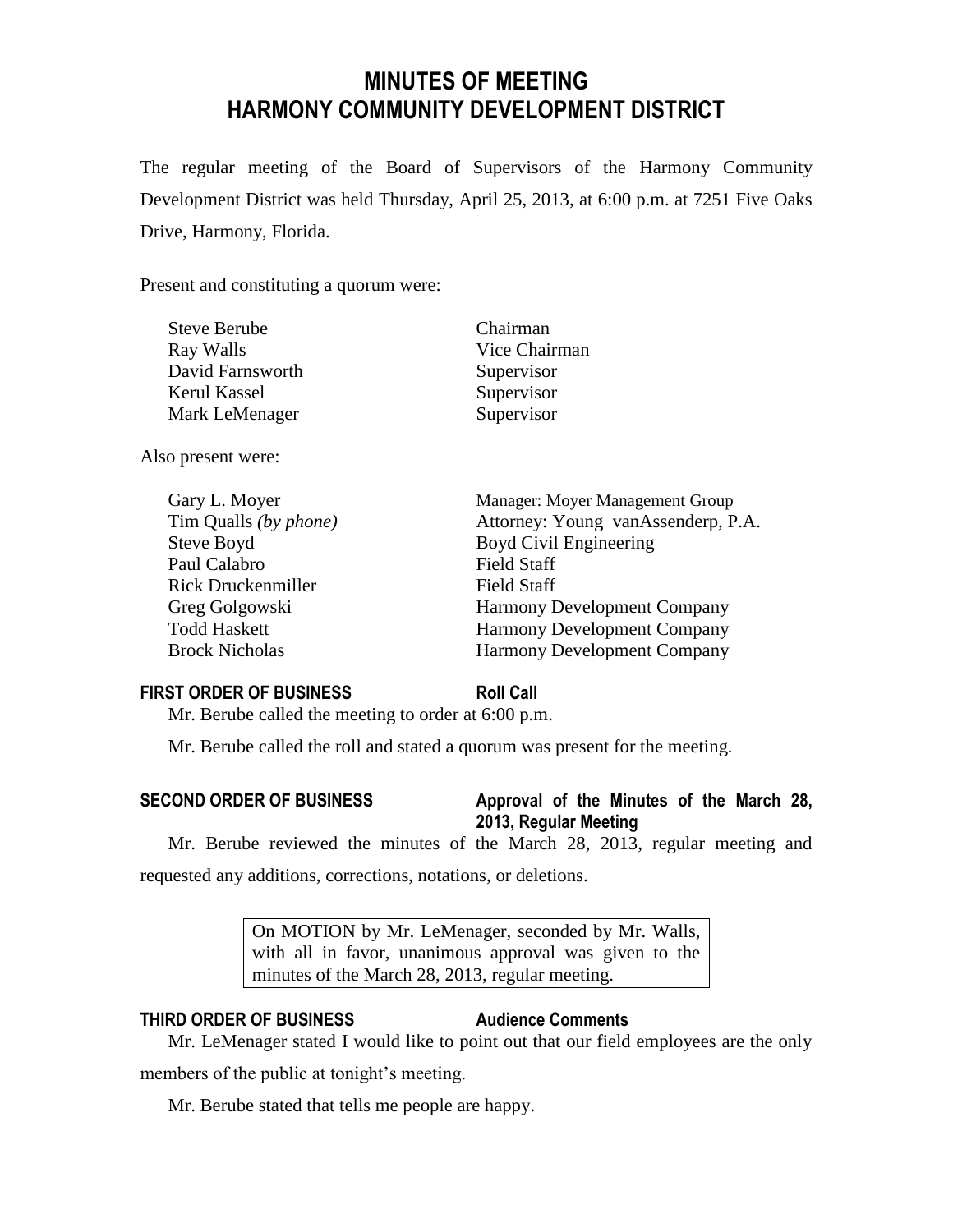#### **FOURTH ORDER OF BUSINESS Subcontractor Reports**

# **A. Aquatic Plant Maintenance – Bio-Tech Consulting**

#### **i. Monthly Highlight Report**

Mr. Golgowski reviewed the monthly aquatic plant maintenance report as contained in the agenda package and is available for public review in the District Office during normal business hours.

Mr. Golgowski stated they have been out during the month attending the ponds, and there is nothing remarkable to report beyond that.

Mr. Berube stated last year, we changed the frequency of maintenance for certain ponds from monthly to quarterly. Is that working reasonably well? I have not seen any downside to the change.

Mr. Golgowski stated I have received comments from a resident in the Birchwood neighborhood about the pond out there. He thought it had slid a little.

Mr. Berube stated he is likely the one resident who would likely be saying that.

Ms. Kassel stated there is a resident in the Cypress 1 neighborhood who was complaining to me in my capacity as a CDD Board member that she was unhappy with the state of all the ponds, but her pond in particular, which is between the dog park and the school.

Mr. Berube stated we chased away the alligators. There used to be deer. The turtles are gone. Birds do not nest in the back anymore.

Ms. Kassel stated there are weeds and trash in the ponds.

Mr. Berube stated in general, the CDD has really ruined her pond.

Ms. Kassel stated some friends came and told her they would never buy here because of the condition of the ponds and she is disappointed.

Mr. Golgowski stated we modified the mowing routine on that particular pond to respond to similar comments in the past, in that, people were mowing closer to the water line behind her house and in that area, which is not a bad thing. It is good to have variations in mowing like that. If this is the resident I am thinking of, she was interested in having it cut right down to the water edge.

Ms. Kassel stated yes, it is her.

Mr. Golgowski stated we tried to accommodate her in that location.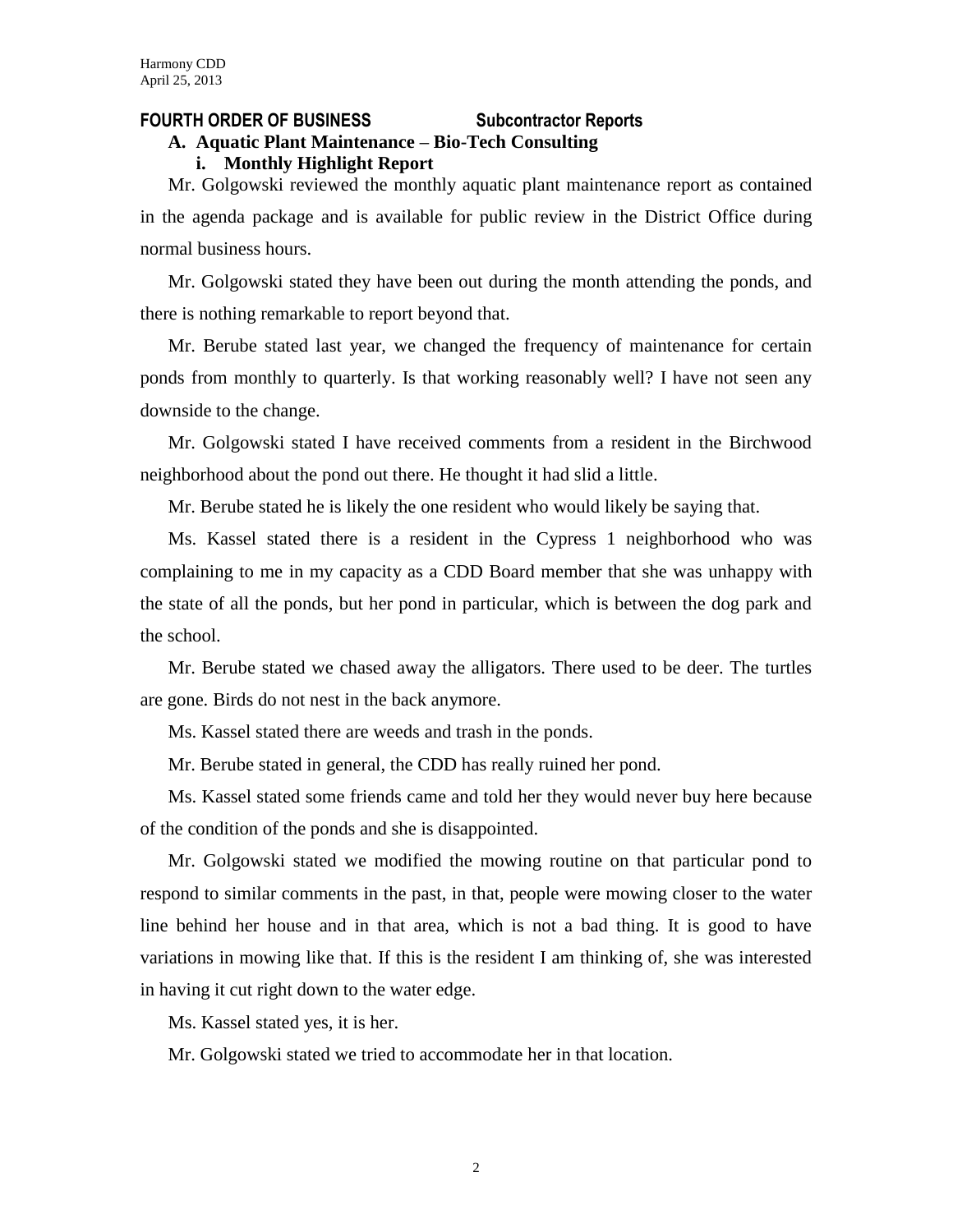Ms. Kassel stated I think her comments came right after some spraying had been done, so there was a lot of dead matter by the pond edge. I think that had an impact on her opinion at that time.

Mr. Golgowski stated they had done some heavy spraying on a number of ponds, so you will see a number of brown spots along the edge. Torpedo grass was their main target, which is an invasive plant. It will green up in no time.

Mr. Berube stated perhaps we are premature, but based on current experience, I wonder if we might consider modifying the schedule and go with quarterly maintenance on more ponds, or if we should wait and see a year's worth of results.

Mr. Golgowski stated let us get through the summer and see how it goes.

Mr. Berube stated that is fine.

# **B. Landscaping – Davey Commercial Grounds Management**

#### **i. Monthly Highlight Report**

Mr. Berube stated I am sorry Mr. Garth Rinard is not at tonight's meeting because I was going to make a few comments to him. I have noticed the general decline in the way the property looks. The rutting has not changed. In fact, I have watched them mowing several times, and the wheels from the tractors go right into the ruts and continue right down those paths. There is a fair number of weeds in several places. The sport turf does not look good. It is rough, clean cut, but very rough and uneven. There are a lot of weeds or other intrusive grasses growing into the sport turf. Lakeshore Park does not look good and that is our showpiece. There is a lot of dead grass along Schoolhouse Road on both sides of the sidewalk in the front. It is not mulched. I realize they are pine trees, but there have been pine bark nuggets in there and a little bit of pine needles. Right now it looks like a mess. Several trees are leaning over. There is a little planter island behind the sidewalk behind the sport turf where the doggie pot is. There was a lot of plant material removed from there that has never been replaced. The tree trimming is well behind schedule. Looking around, it looks like there are four crew members working here at any given time, certainly not more than six. I made a determination a long time ago that I was not going to try to micromanage the landscapers, but two people have asked me what is going on with the landscapers in the last month. One of them even said, point blank, they thought Luke Brothers did a better job than Davey is doing. At that point, I figured it was time to say something. I do not know what Mr. Haskett is seeing since he is out and about as well. Ms. Kassel said in the last two meetings in our discussion about the CDD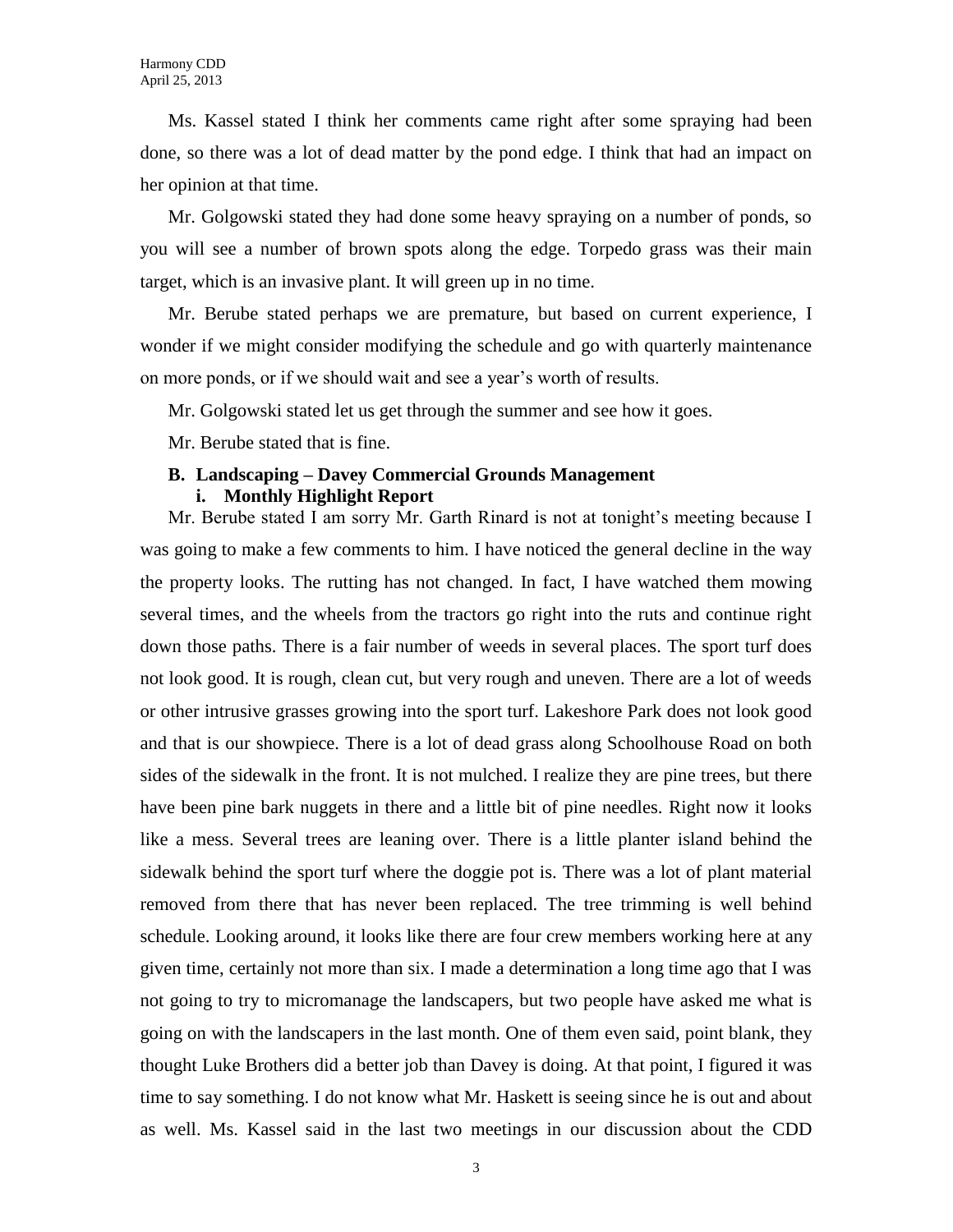providing landscaping at the school, that the school does not look any worse than what Davey is doing right now on CDD property. That tells me she is probably not too happy about it, either. I saw Mr. John Rukkila in the field today quite by accident and relayed my concerns to him. He did not argue very much, especially about staffing levels. I would rather not come to CDD meetings and say anything about landscaping. Mr. Rukkila already knows. I will ask Mr. Haskett to relay my concerns to Davey. The west entrance is not complete yet, and I know there were issues with the butterfly bush. But we are waiting and waiting. I am willing to give them some room here, but things have to change.

Mr. Haskett stated Mr. Rinard provided me with an update this afternoon, and he apologized for not being able to attend the meeting. He had to attend to an emergency elsewhere. The butterfly bush is now available and they will install it when they are doing Lakeshore Park with the additional trees and landscaping. He does realize that they are behind schedule on tree trimming, and he has more staff coming in specifically for that task next week. They will do more fertilizing in two weeks even though it is not scheduled yet. They are using a different type of fertilizer, and the overall turf color is good, better than it was last year. They were out last week and this week spraying for weeds. It is looking good. I understand the areas of Bermuda that Mr. Berube mentioned, and I will not make excuses for them. With the weather the way it was—cold, hot, cold, hot—the Bermuda is reacting a little slower than it normally does, which accounts for some of the mottling on the turf itself. The report indicated April 15 is when it was supposed to be fertilized, and it was fertilized last week. You should be seeing some color out of it at that point. I am familiar with Mr. Berube's concerns.

Mr. Berube stated I do not disagree that 60% or 70% of the community looks just fine, but the other 30% or 40% does not, especially Lakeshore Park. This is our showpiece, and we are finishing a new addition to that, so it needs to look nice. The whole place needs to look nice, but the big thing that stood out to me was the school project. They had a whole week to complete it, and they did not get it done. They had a whole crew in here on Saturday, cramming to finish that, which says they were shorthanded during that week. What I notice is when they are trimming the trees, the whole crew is trimming the trees. When they are installing mulch, the whole crew is putting down the mulch. I am not trying to micromanage, but to me it looks like they are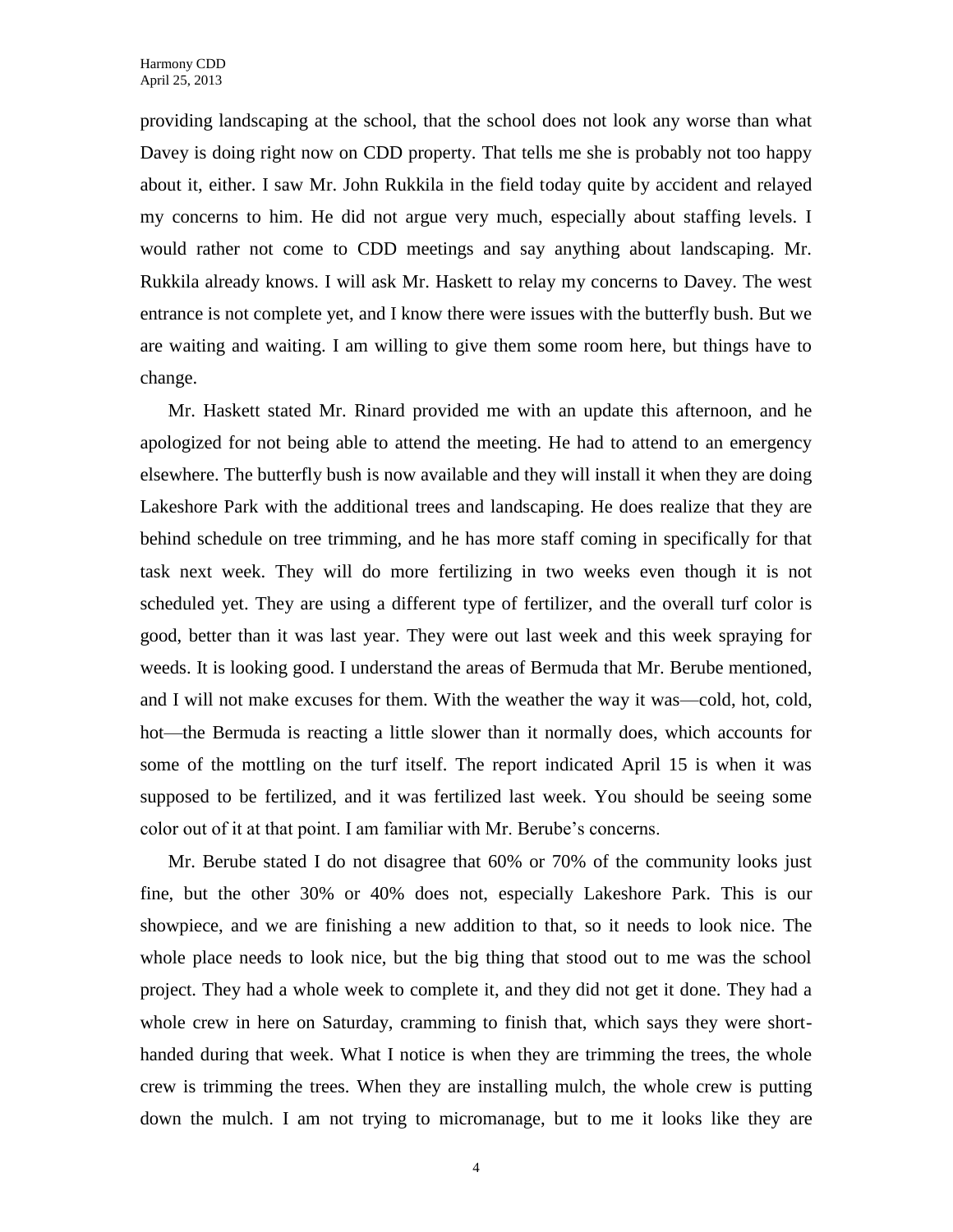significantly behind because they do not have enough people here, not enough boots on the ground. That is just my observation.

Mr. Walls stated if we could convey to Davey to have someone at this meeting, I think it is important to have them attend our meetings. It is once a month, and they should have a representative here. I think the community looks fine. When Davey first started, they really put their boots to the ground and had everything look really nice. Recently, that has slacked off, and I agree with Mr. Berube on that. They have gotten away from having everything look really nice and crisp. I understand we have had weather issues and those kinds of things. When I was in Town Square for the Relay for Life, the place was full of weeds, to the extent that I think a lot of the grass needs to be replaced to really fix the problem. It is like that throughout the community, and there are other places with a lot of weeds, such as the roundabout by the west entrance. These are high visibility areas where we want them to put in some extra effort and pay attention to these things. I am particularly disappointed about the entrance, that it sat there for so long with no landscaping. I find it hard to believe they could not find plant material in the State of Florida for four months. I am not giving Mr. Haskett a hard time; this is all directed at Davey. I want them to step it up and have them be gung ho like they were when they first started to keep things looking nice. Then we will not have a problem.

Mr. Haskett stated I will follow up with Mr. Rinard.

Ms. Kassel asked is there something going on with them? At the last meeting, he said he would meet with me about all the areas needing some landscaping, and that did not happen. I never heard from him.

Mr. Haskett stated I specifically asked Mr. Rinard about that. I do not want to make excuses for him but he has had a tremendous schedule. He did apologize and asked me to convey that to Ms. Kassel. I suspect he will try to meet with you this week.

Ms. Kassel stated I just used that as an example to ask if there is something going on with Davey.

Mr. Haskett stated not that I am aware of.

Mr. Farnsworth asked are they overloaded somewhere else?

Mr. Haskett stated I do not believe so.

Mr. Berube stated I tend to think Mr. Rinard manages several areas, and it is spring so they are probably buried. But that is their problem, not ours. It is as simple as that.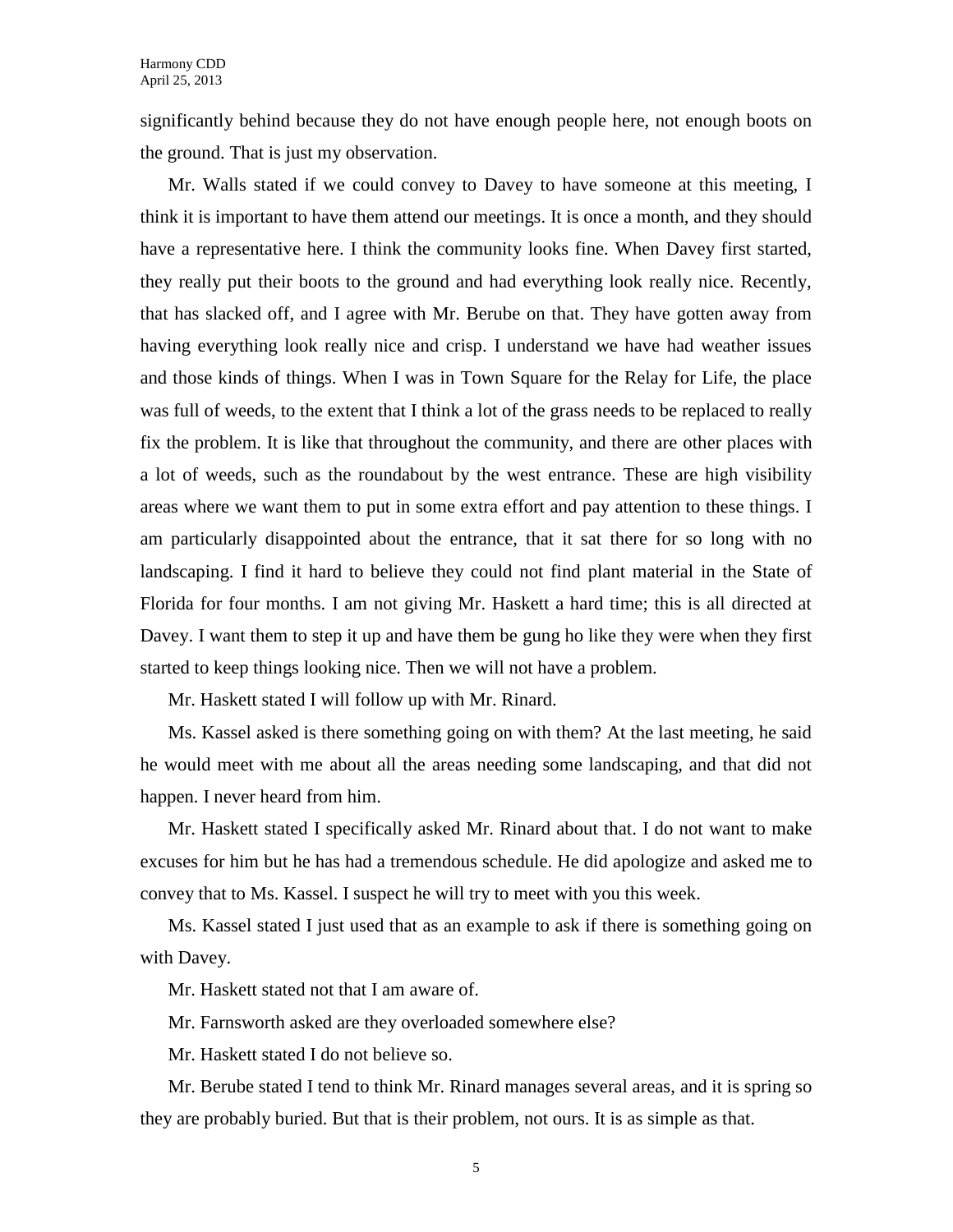Mr. Farnsworth stated we do not want to make an excuse for them.

Mr. Berube stated I do not want to get into the same pattern we used to get into with having to hammer the landscapers every spring. That is the red light that I see flashing at the end of this tunnel that I am looking at. This is an early warning to get them squared away and hopefully they will get the message. I think Mr. Rinard will. Mr. Rukkila said he has not heard anything negative yet, and I responded that everyone wants to see what is happening. We have been through the routine over the last several years of hammering the landscapers, and it is not fun. We will see what happens.

Mr. LeMenager stated I know Mr. Haskett likes the natural-looking crepe myrtles. Was it your decision not to trim them?

Mr. Haskett stated no, it was part of the specifications.

Mr. LeMenager stated they were not trimmed.

Mr. Haskett stated no, they were not.

Mr. LeMenager stated it is way too late to do them now.

Mr. Haskett stated that is correct.

Mr. LeMenager stated perhaps a small refund is due to us.

Mr. Haskett stated there were specific ones that needed to be trimmed, and they were.

Mr. Berube stated the ones by my house were trimmed.

Mr. Haskett stated certain ones were trimmed.

Mr. LeMenager stated not the ones out here and not the ones by my house.

Mr. Haskett stated those are a different variety; they are the white ones. We are trying to let them flush out a little more. The only things we can really trim are the seed pods, but we did not find any.

Mr. Berube stated I was listening to the Master Gardener on the radio a few weeks ago, and people are doing that wrong on crepe myrtles and you should not trim them back. So let them grow and do a light trimming.

Ms. Kassel stated that is exactly right. I was going to say that the Extension Service says the same thing.

Mr. Berube stated over the years, everyone said they need a complete haircut, but apparently that is the wrong way to trim them.

Mr. Haskett stated they are still recovering from the prior year when they were cut back too severely, what we term "crepe murder."

6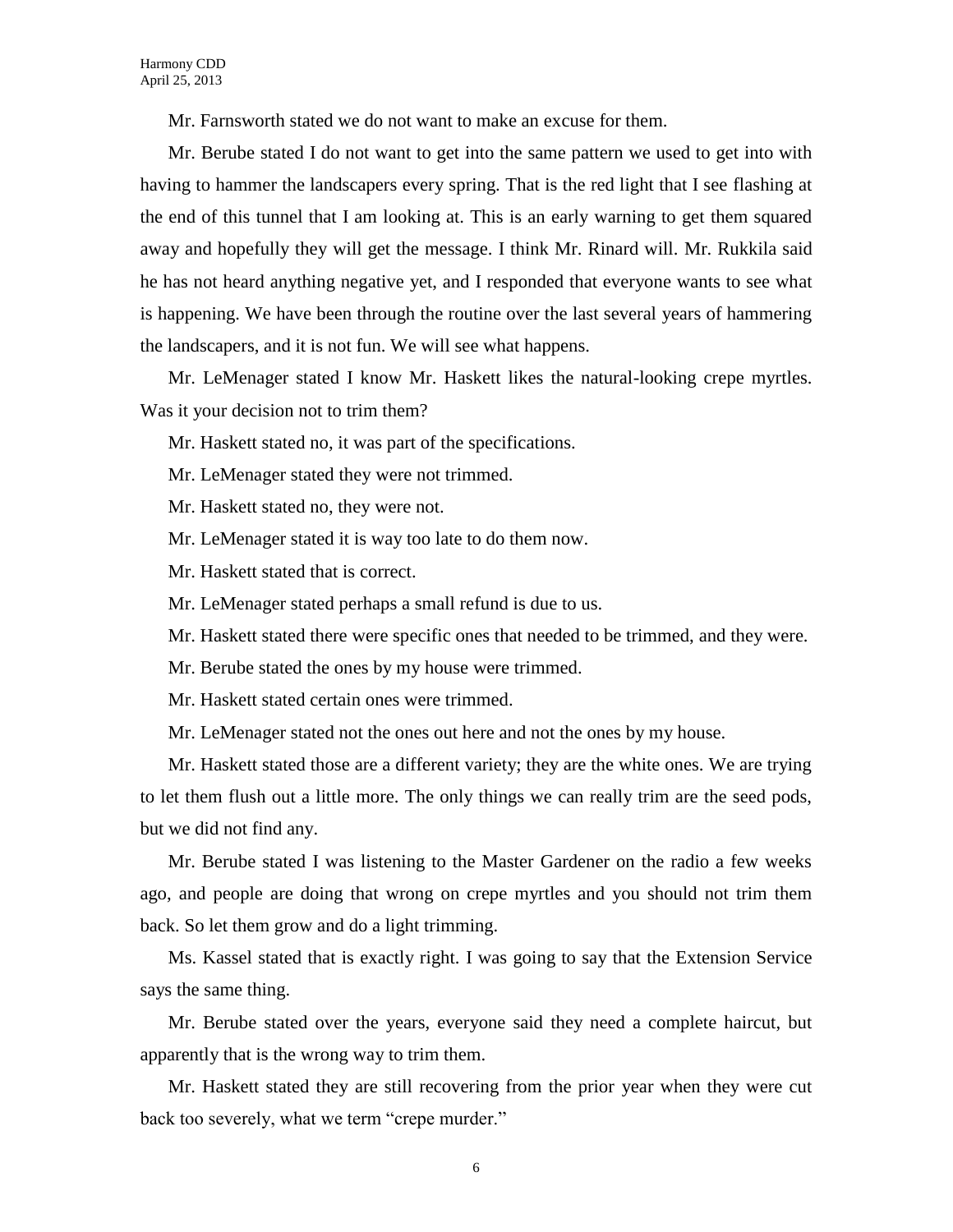Ms. Kassel stated the Extension Service Office calls it the same thing.

Mr. Berube stated whatever decision was made, I do not think it was necessarily wrong is the point.

Mr. Walls stated as long as it was a conscious decision.

Mr. Berube stated it is not what we are used to, but perhaps what we were used to is not the right thing.

#### **C. Dockmaster/Field Manager**

#### **i. Dock and Maintenance Activities Report**

Mr. Haskett reviewed the monthly field activities report as contained in the agenda package and is available for public review in the District Office during normal business hours.

Mr. Haskett stated I brought a sample of the braided fishing line that has been picked up in Buck Lake. This destroys seals and propellers very quickly, as well as motors. Each time staff pulls off the propellers, they find a wad of it in there. It is so strong. Typically normal fishing line will be cut up in there and it will go away, but this braided line stops it very quickly. We are trying to figure out ways of preventing that from being out in the lake.

Mr. Walls stated that is not someone dumping it in the water. That is from someone unrolling a reel and dumping it in.

Mr. Haskett stated that is what we thought the first time. We are not even sure where it is being picked up. We think it is between the canals, but we are not positive. Staff will keep an eye on fishing poles going out into the lakes.

Mr. Farnsworth asked is there anything that feeds into the lake?

Mr. Haskett stated just the wetlands around it.

Mr. Berube stated we have been hearing about the canals for a long time. Did we get this braided line out before it damaged the seals and the motor?

Mr. Haskett stated yes.

Mr. Berube stated that is good, because that used to be let go until the motor was damaged. The other thing is that it will kill the batteries faster because the propeller thinks it is running wide open all the time, trying to overcome that.

Mr. Haskett stated that is correct.

Mr. Berube asked how much backlash would we get if we shut off the canal?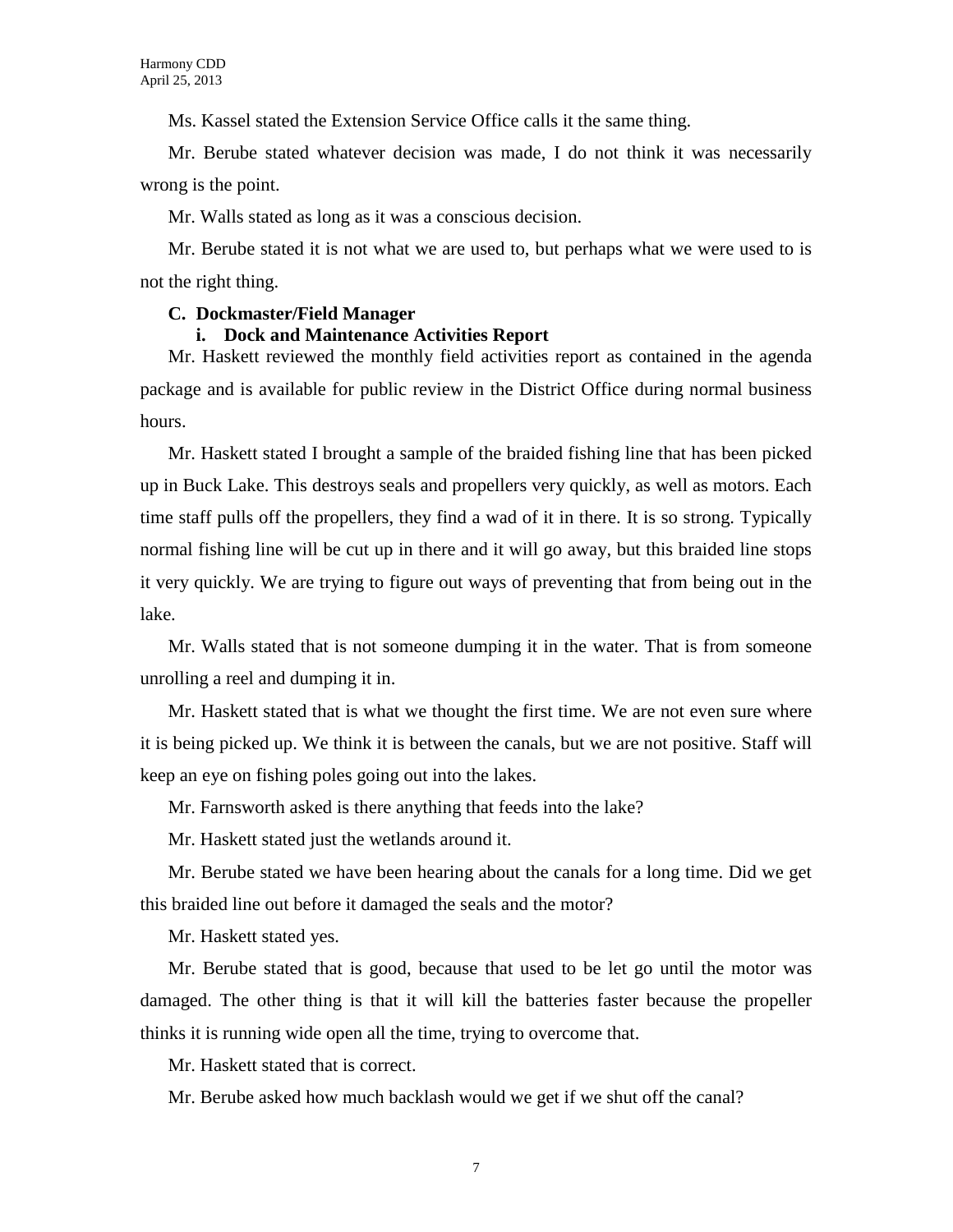Mr. Haskett stated a lot. I think that is the main location, at least for people who go out during the week. About 50% of them go there for fishing.

Mr. LeMenager stated we should encourage them to help self-police this and tell them the problem. We know who the responsible users are, so we can ask them to keep an eye out and let us know if they see something or someone that is a problem. We can put them on notice that we might need to change boat availability or where they can be used if we do not see some improvement.

Mr. Berube stated the problem is that there are only three boats out at any given time, so they probably will not see anything happen. Most of the time, there is only one boat out. No one will report themselves.

Ms. Kassel stated we can have the staff tell people when they are taking the boats out that we are having problems with this issue and even show it to them. Then we let them know if this keeps happening, we will have to restrict access to the canals.

Mr. Berube stated the reality is, while the wad of fishing line looks pretty nasty, at this point it has only been the time required to get it off and put the boat back in service. Through good policing by our fine field staff, we are able to keep this damage to a minimal status. We can simply continue with the current program.

Mr. Haskett stated we will keep it monitored. I am hoping it was an isolated incident.

Mr. Berube stated we need to remember these are resident boats, and they are paying for it. They want to use the boats and they want to go in the canals.

Mr. Haskett stated Mr. Calabro can use this as a prop during boat orientation to instruct them not to throw fishing line in the water.

Mr. Walls stated I used braided fishing line when I go fishing, and the good thing about it is it does not break. So when you are out there, you will not lose your line. For that to happen, that is from someone pulling it off the reel and dumping it in the lake. I do not know how you police that.

Mr. Berube stated you do not.

Mr. Haskett stated until last Sunday, the lakes were pretty low, and they have come up six to eight inches. That might help.

Mr. Berube stated that is a great visual. Kudos to the staff for finding the line.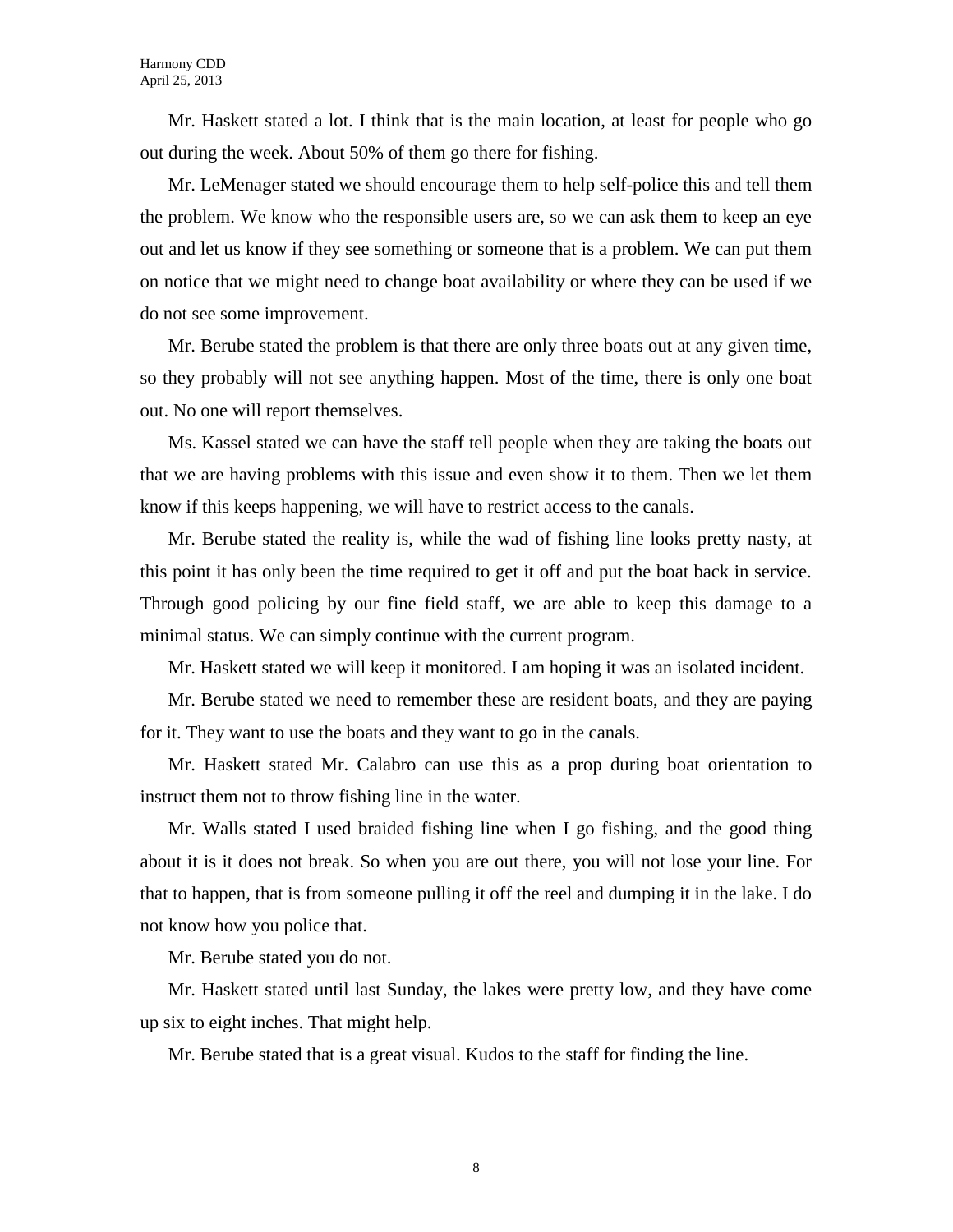Mr. Haskett stated the large pontoon boat has been at Advanced Marine. It is finished and we will pick it up in the morning and put it back in service. The pontoon sprang a leak on the passenger side in the well. Mr. Calabro recognized it.

Mr. Berube asked how did we get it to Advanced Marine?

Mr. Haskett stated the Harmony truck and the pontoon trailer.

Mr. Berube asked how many trailers do we have?

Mr. Haskett stated two pontoon trailers and three other boat trailers. There is one trailer for every boat.

Mr. Walls stated there is a trailer for each of them in case we ever need to pull them all out.

Mr. Haskett stated we might consider liquidating the 18-foot pontoon trailer, which is a nice trailer. But we do not need a 20-foot trailer and an 18-foot trailer if the 16-foot boat will fit on a 20-foot trailer.

Mr. Berube stated before we discuss that, I have something else to consider at a later date. We do not have an 18-foot pontoon boat, but we have an 18-foot pontoon trailer.

Mr. Haskett stated it is a 16-foot trailer. I misspoke earlier.

Mr. Berube stated so we do not have a boat to fit that trailer.

Mr. Haskett stated yes, we do. Both boats will fit on one trailer. We put the 14-foot fishing boat back in service. It is a jon-type fishing boat. The staff put a battery on it as a 12-volt battery so that they can switch over if they need battery power in the middle of the lake. It has already been used quite a few times, which has made quite a few people happy. It is a nice little fishing boat. We have been monitoring the dock. It is not any better but I do not think it is much worse than it was. If we do not have too many storms, I think we can get through the summer into the next budget year. We still need to look at replacing that in the near future. The sailboat was damaged from a storm that came through here 25 days ago. We have yet to take it out of the water to take it to Lake Fairview Marina to have it repaired because due to schedules, we have not had enough time to get it there. Scheduling the staff has made it inconvenient at the moment.

Mr. Berube stated pretty soon, there should be a third employee to allow more time.

Mr. Haskett stated that is correct. It takes two people to get it out: one to go across the lake and one to bring the truck around. The sailboat will be taken up there next week to get the front sail repaired. It was probably due to some deterioration over the years, but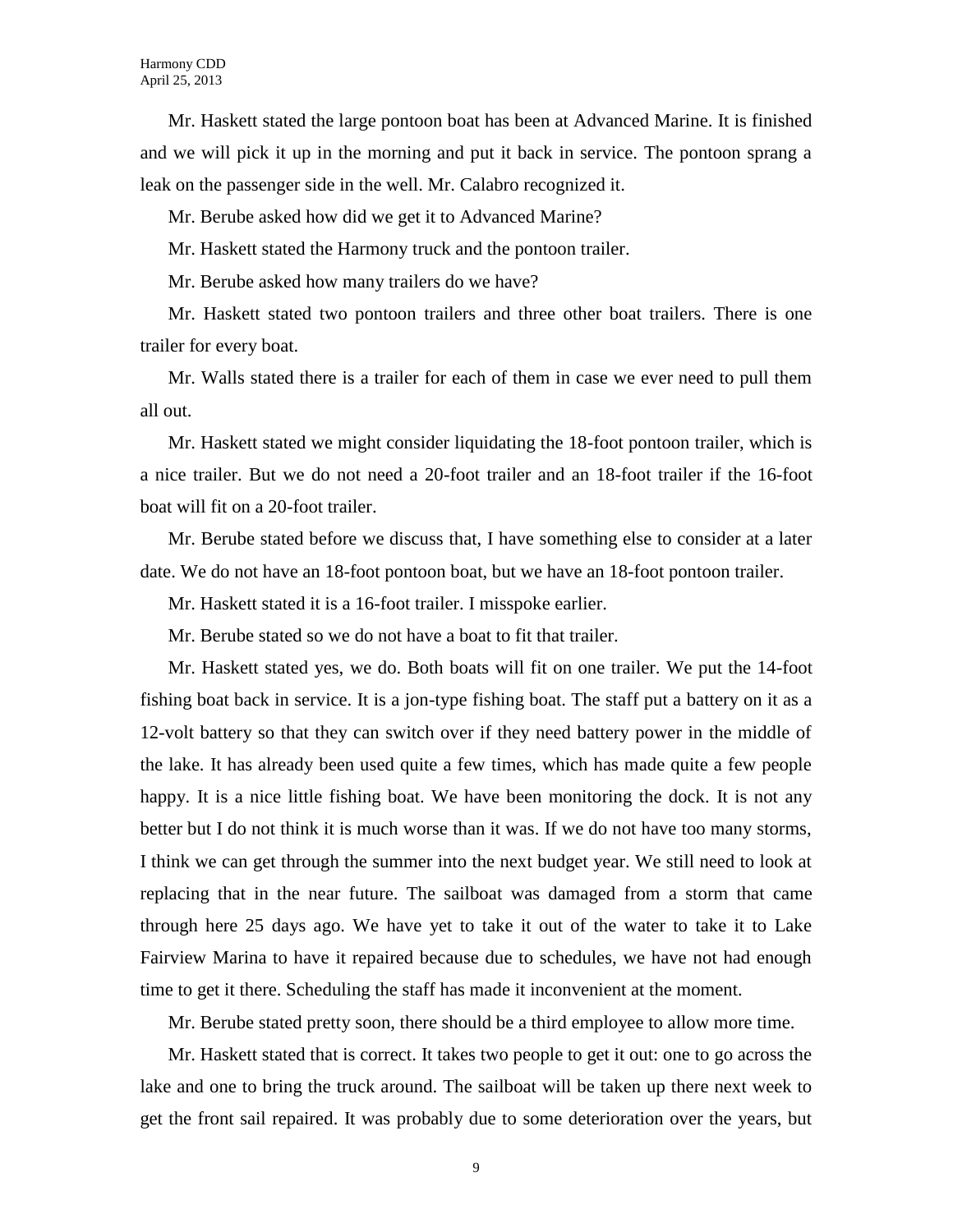the storm really damaged it. This was not anything that could have been avoided except to have taken the sail completely off, which is impractical. We had boat orientation on the 23rd and two people attended. Four will attend Saturday's orientation, which lasts about an hour at the lake and the Enrichment Center. The swing set has been ordered and it should be delivered in two more weeks. Closer to that time, we will get the site prepared and ready. We received a plan from Insight Irrigation for Lakeshore Park, which is to trench it on Monday and get the pipe delivered also on Monday. Pipe will be installed beginning Tuesday and hopefully be finished Wednesday or Thursday. Davey has planned to have their service come in from Jacksonville to transplant the trees and remove them from up front, so we are in line with all that happening. When Mr. Aaron Smith designed the irrigation system, I had him research how far we can go with the water. He determined that we can run the mainline clear down to the farthest bridge on Cupseed. The budget should allow for it, and we will be able to put all the trees along the path on bubblers. We should be able to keep it within the same budget that I provided.

Mr. Berube stated there is a hole in the ground there. Is that in anticipation of this work?

Mr. Haskett stated yes. We had to identify how many valve wires were there and Mr. Calabro had to test them to make sure they were not cut anywhere between the controller and the hole. That was part of the preparation work. We will cut the three-inch line and put in a gate valve and keep on going.

Mr. Berube asked who is doing the installation?

Mr. Haskett stated Mr. Calabro.

Mr. Berube asked are we going to rent a trencher?

Mr. Haskett stated yes.

Mr. Berube stated manual labor is one thing, but that is too much manual labor.

Mr. Haskett stated I agree.

Mr. LeMenager stated at one time, Mr. Golgowski was going to measure the various walks around the lake. Is that still on the list of things to do?

Mr. Golgowski stated yes, we can do that. We have not marked it out, but we can proceed with that if you like.

Mr. LeMenager stated a resident asked me about that.

10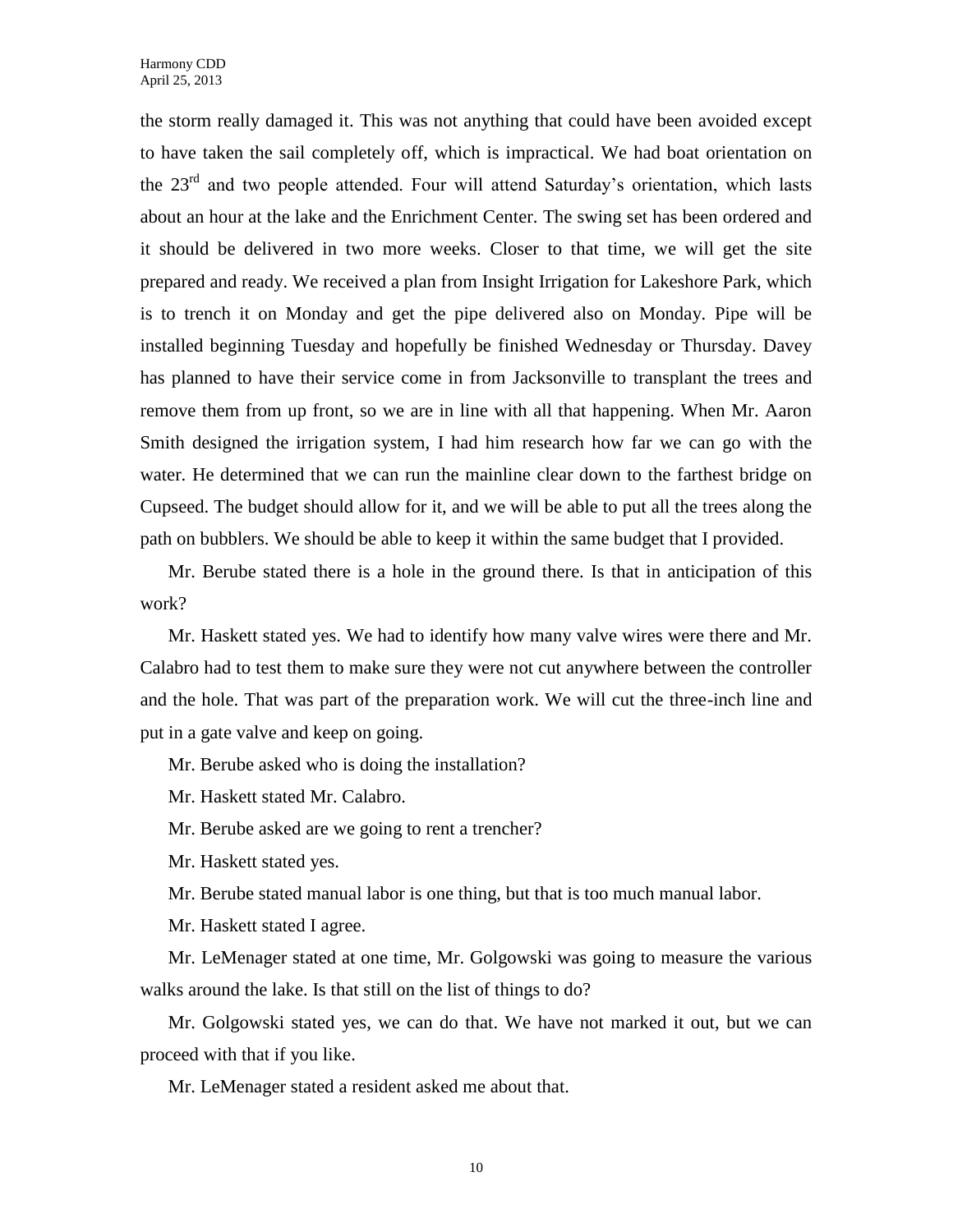Mr. Berube stated I have a couple items for the Board's consideration. We are currently two boats short from prior inventory. We used to have an old wooden boat that we disposed of a couple years ago. We recently disposed of the solar boat. One of the charges of this Board is to repair, maintain and replace infrastructure as needed. We briefly mentioned the increased demand for boats at the last meeting. I am not suggesting we make any decisions tonight, but this is something to keep in mind. Our boat inventory is two boats less than before. If the demand for boats continues, then I think we need to consider adding another boat of the type that people seem to like to use, which clearly is the pontoons. Perhaps we can consider one in between the two sizes we have now, which should fill that trailer that Mr. Haskett mentioned. Before we discuss liquidating any trailers, let us get through the summer and see what we are going to do about the boats.

Mr. LeMenager stated I am unalterably opposed to adding more boats. Mr. Berube must not be reading the same usage report that I read.

Mr. Berube stated I am reading it.

Mr. LeMenager stated we have five boats. I am not sure all five have ever been in use at the same time.

Mr. Berube stated probably not.

Mr. LeMenager stated if we get to the point where all five boats are being used and we have that much demand, maybe I will consider it. More boats? What do we want our assessments to be in two years?

Mr. Berube stated look at the trend of usage. I am not arguing with the fact that there are a lot of times when the boats are sitting at the dock. In a community like this, that is to be expected. People want them on the weekends, and I think they are very busy on the weekends, which is my interpretation in what I see. Mr. Calabro and Mr. Druckenmiller are the ones who check the boats in and out, and there is a certain amount of delay time because they are charging them. I am not saying we should move forward by purchasing a boat. We have had only a couple months of relaxed rules for boat usage, but clearly boat usage has increased. With more people living here and the continued freedom of being able to use boats, the demand will continue to increase. It is just something to consider.

Mr. Walls stated I do not have an opinion either way. I think clearly the usage is going up just by looking at the logs. What I would like to explore is what Mr. Haskett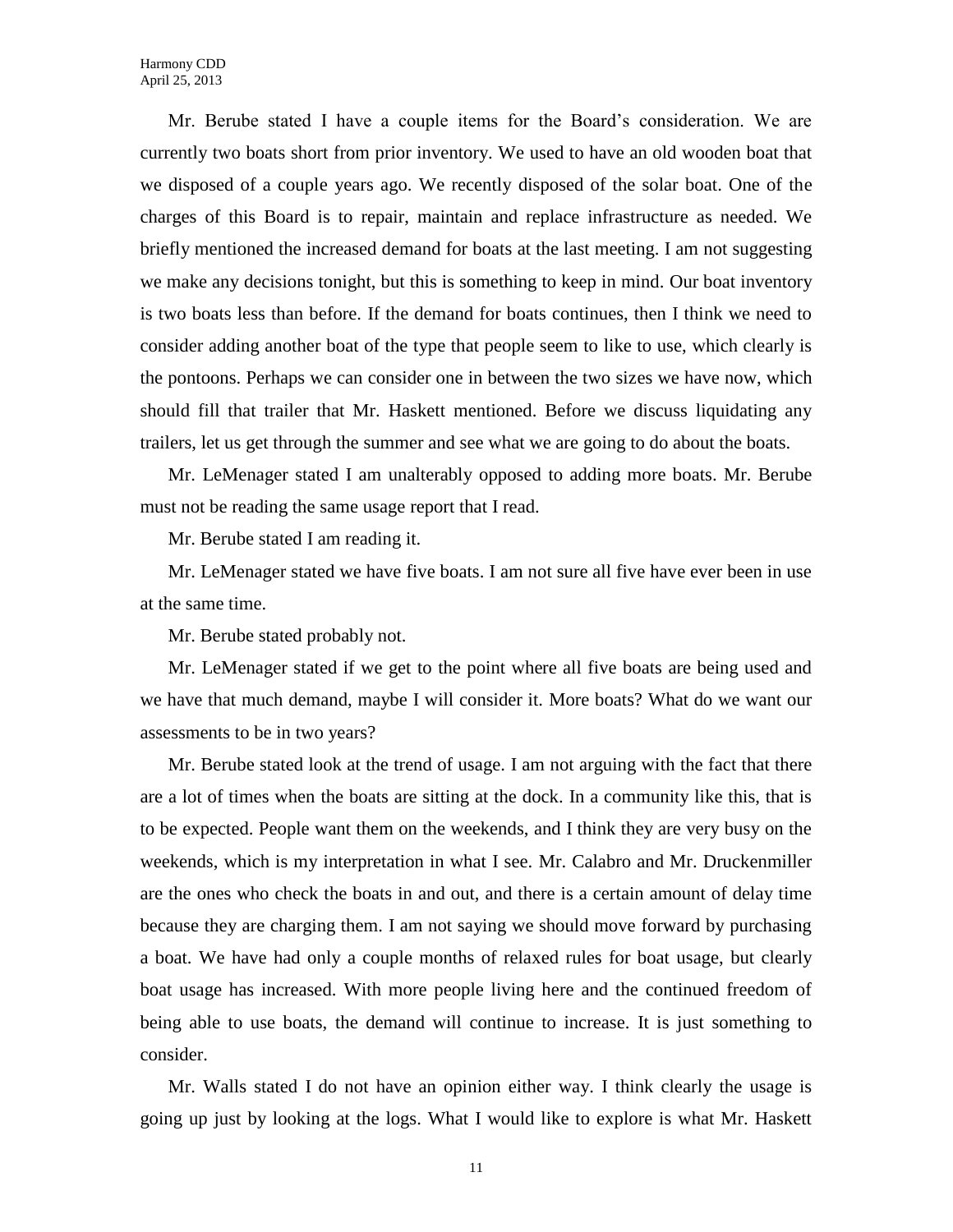raised about the scheduling system. I think if you have something along those lines that is automated, gives you good data, allows you to see the usage when people are using boats and what boats they want to use, then we can have a quantitative analysis to determine if we need it rather than speculating. I would like to explore getting into something like that, not only for that purpose but because it will be more convenient for everyone who wants to use the boats. They can go online and look up something.

Mr. Haskett stated I have been talking with someone who has worked with us in the past on some of our data access card system use. He and I have been talking in general about what the online system that I showed him would do and how we could improve on that to make it useful for us. He is working on that to see what it would cost to develop something like that, not to reinvent the wheel but to make it usable for us. In the meantime, when people call in to reserve a boat and there is not a boat available, perhaps Ms. Rosemary Tschinkel can note on the spreadsheet that it was requested but not available as a tracking mechanism.

Mr. Walls stated I know that has happened to me a couple times. I have called to use a particular boat, and she will inform me that it is not available. Depending if I am going out alone or taking two or three people with me, I might still be able to take out another boat or I might not. I have run into that situation myself before.

Mr. Haskett stated it might help having that data.

Mr. Berube stated in general, it is helpful to remember that a two-hour boat ride has two hours of downtime afterwards to charge the batteries. Two hours of use equals four hours it is not available. We will roll forward with the boats as we get through this busy period coming up. Another item I wanted to discuss was the dock. Last month, Mr. Haskett presented us with the dock situation. I appreciate the fact that he provided a couple prices. I had a hard time sitting here, thinking about spending \$40,000 or \$50,000 with one particular company. We have gone out for an RFP for auditing services, which is \$16,000. I would like the Board's input on this, but I would like to solicit an RFP for docks. It would be a very general advertisement, probably in the Orlando Sentinel, something that says the Harmony CDD is considering replacing its dock system, please bring us your ideas and contacts, and contact Mr. Haskett for more information. He can take them down there and show them what we have. There is nothing wrong with the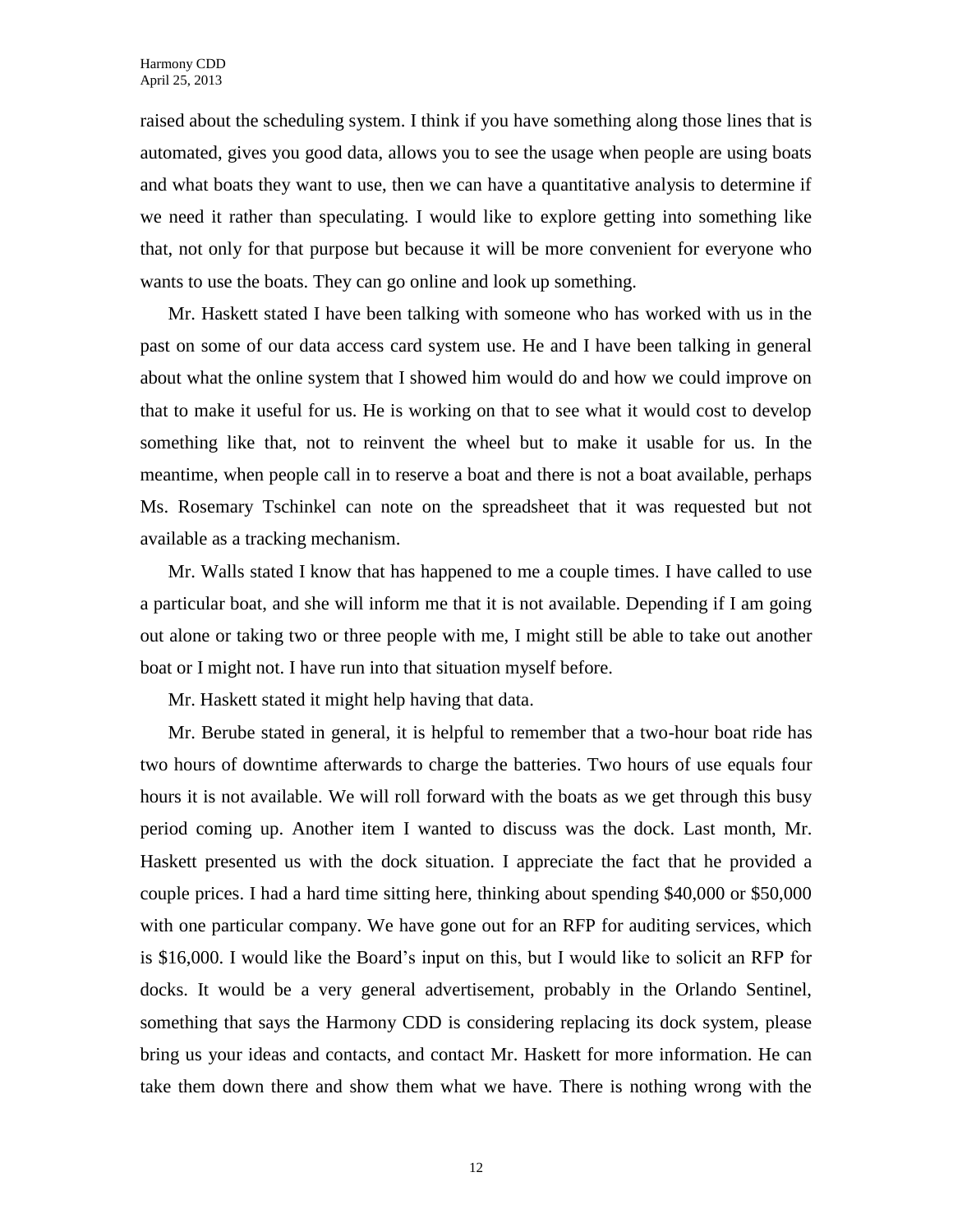dock; do not misunderstand me. But it seems to me that we need a more solid, bigger circle of potential contractors before we spend \$40,000 on the dock.

Mr. Haskett stated I did not present that last month to try to get the Board to spend the money. It was for budgeting purposes.

Mr. Berube stated I am not picking on Mr. Haskett. I am just saying what I thought about it. Mr. Moyer knows what I am suggesting. Does it make sense? I think Mr. Moyer can word some sort of an advertisement to get the concept out there. Maybe no one responds, or maybe 50 people are interested. Maybe there are better ideas.

Mr. Moyer asked do we want to start that process now or wait until we know more?

Mr. Haskett stated we probably want to at least identify the size or the number of slips we are looking for as some type of parameters.

Mr. Walls stated we need a basic scope.

Mr. Moyer stated that is correct.

Mr. Haskett stated what we really need to look at doing is having slips rather than having them along the dock and banging against the side. That will save the boats in the future.

Mr. Berube stated Mr. Haskett had a basic concept when he approached the Dock-Ters. We can use that same guideline for whatever we get into with the proposers. That way we can have an equal comparison. Some of them might propose different alternatives.

Mr. Walls stated I think we tell them we are looking for a slip methodology for a certain number of boats, and leave some room for expansion in the future.

Ms. Kassel asked how will pulling into a slip be any less damaging to a boat than pulling up along the dock?

Mr. Walls stated you can tie off on it.

Mr. Berube stated you can tie off on both sides and get it out of the water, either one.

Mr. Haskett stated the other theory is, when boats are tied to the side, most of our winds come out of the north or northwest, which means they have a mile's worth of water to get across and pick up speed. You can stand in the neighborhoods and not feel the wind, but you get on the dock and the boats rock and beat against the dock. If they are in slips, they are a little more protected.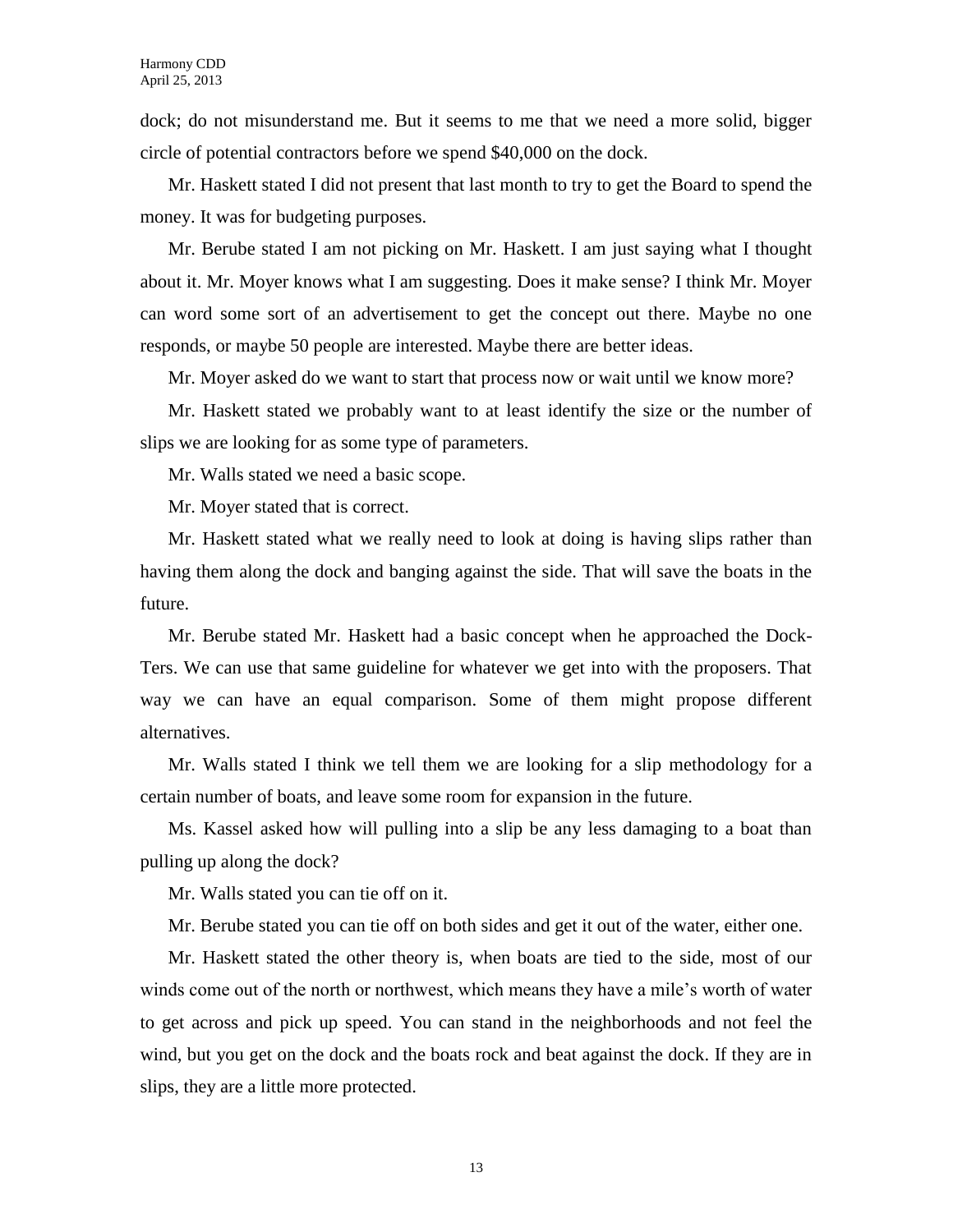Mr. Berube stated people who are in the marine construction business deal with this all the time, and pontoon boats are very popular. That is why I am suggesting we get the collective intelligence available and discuss it. Anyone who is serious about bidding this will come down and see what we have anyway. They can look at it.

Mr. Haskett asked is there any restrictions on the number of slips?

Mr. Walls stated no.

Mr. Berube stated the notice can be worded that we are generally looking for requests for proposals and ideas and commentaries.

### **ii. Buck Lake Boat Use Report**

Mr. Haskett reviewed the monthly boat report as contained in the agenda package and is available for public review in the District Office during normal business hours.

# **FIFTH ORDER OF BUSINESS Developer's Report**

## **A. Landscaping**

Mr. Nicholas stated we have been talking with a lot of excellent builders lately, and there has been some good activity. We have a chance to receive feedback from some potential buyers in the market, and the feedback has been really solid on the overall look of the community. Maybe we are a little more conditioned to it, but this is a tough time of year. I think Mr. Berube is right that the tree trimming is behind schedule and there are certain things that Davey should be a little tighter on. But it is a tough time of year for weed pressure and everything is waking up. Most of the plant material that is waking up is what you do not want to grow rather than the core turf. Relative to the sports turf, which we know a lot about, you do not get a lot of broadleaf weed pressure in the spring but you get a lot of the sedges and volunteer rye and that sort of thing. That is what I see when I look at it, which are the tufts of finer grasses that make it look mottled. I think that will pass. I think it is good to keep them honest and Mr. Haskett reminds them every once in a while that it looks a little rough and point out specific locations. There is a lot of seasonal influence as well as whatever else you are seeing.

# **B. Lakeshore Park Improvements**

Mr. Nicholas stated we have been working on the efficient transfer of the Lakeshore Park improvements, which we just completed prior to the meeting. I received the portion of funding that the CDD was going to contribute through the trustee this week. We prepared a final set of documents. The only item left is to record the easement, which is executed. Mr. Moyer and I will take care of that.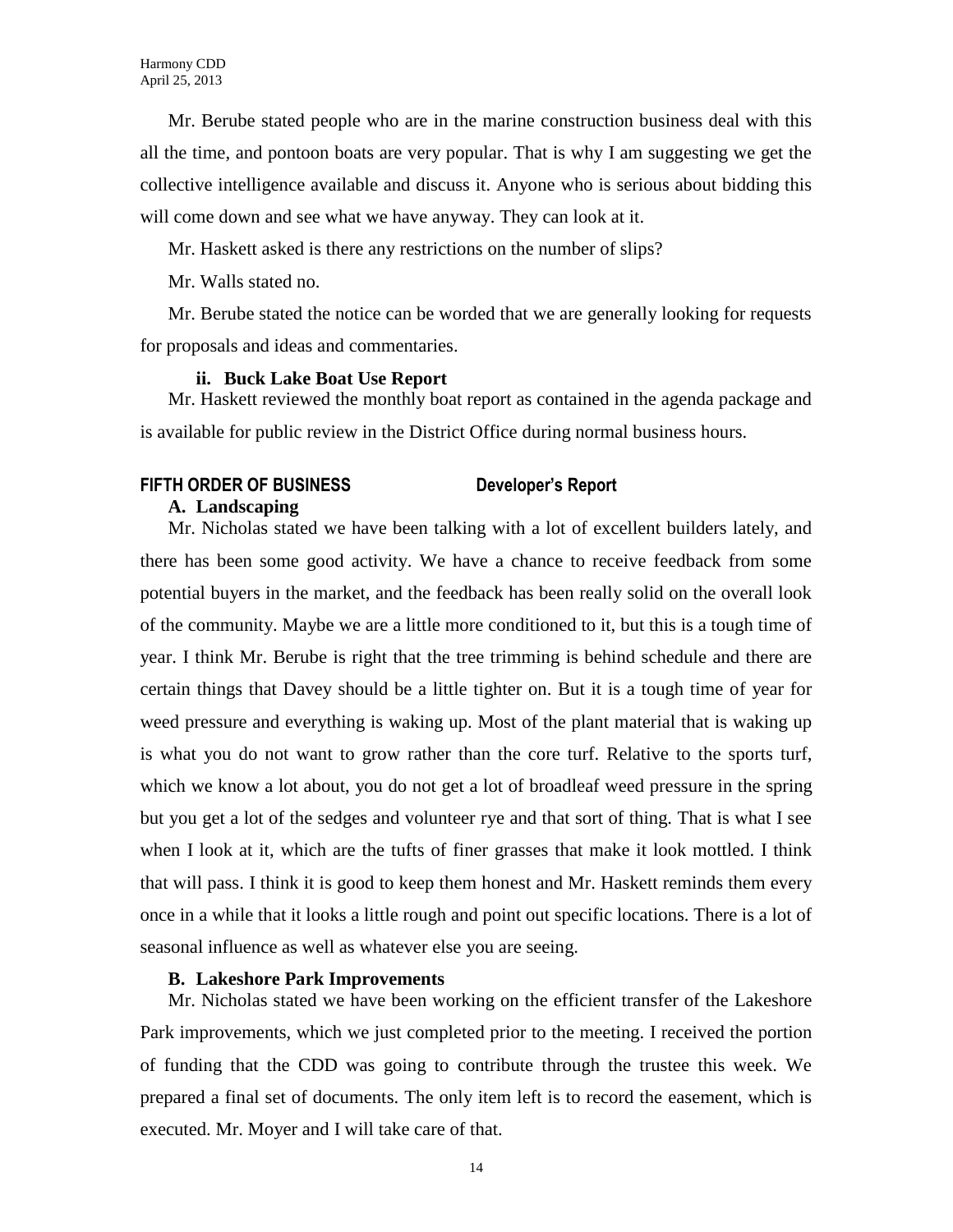#### **C. Harmony Community School Landscaping**

Mr. Nicholas stated we completed that project. The investment was a little more than we thought it would be, but it looks sharp. We received some good feedback from the school. We have engaged with the School District's legal department. We have a sketch of the legal descriptions. The process started with the school to ultimately make one of their agendas to try to get those areas conveyed over. It is moving but it is a slow process. My hope is that we can get it worked out before September 30.

#### **D. Staffing Agreement**

Mr. Nicholas stated Mr. Qualls and I have spent some time on the telephone discussing drafts and revisions of this agreement. I think everyone is happy with the language. Mr. Qualls provided drafts to the Board members. At this point, we did the calculation and provided that information, which was the last piece that was not included, aside from any language cleanups. Mr. Berube is anxious to get this agreement in place. We are not in a big rush but we want you to review it and ask questions. We can be ready to go whenever the CDD is. We have gone so far as to have a quick conference with the team. We encouraged them not to be shy and to attend a meeting if they wanted to know how this works and how the Board's governing will ultimately affect their livelihoods and employment. I think the employees are excited for the potential change. There is an orderly process to unwind their employment with Severn Trent. That will take a couple weeks no matter what else happens. Mr. Qualls has done a good job and has not spent a lot of time on this. We have done most of the work about the deal points.

Mr. Berube stated this agreement is largely the same as what was provided last month. There were some typographical errors that have been corrected and some specificity as to duties for the project manager and detailed work. We also added a dollar figure, which is a not-to-exceed figure. It was the last thing to add, and it was hard to come up with. It is not like a landscape contract. This one deals with human beings and days off, as well as fluctuations in schedules and other things. It was very difficult to come up with a not-to-exceed figure. It was provided largely for budgeting purposes. Until we are fully staffed, we will not get to that number. Even when we are fully staffed, we probably will not reach that number, simply because there is a sufficient amount of padding to be sure the contract value does not get exceeded.

Ms. Kassel stated it seems like it was pretty high.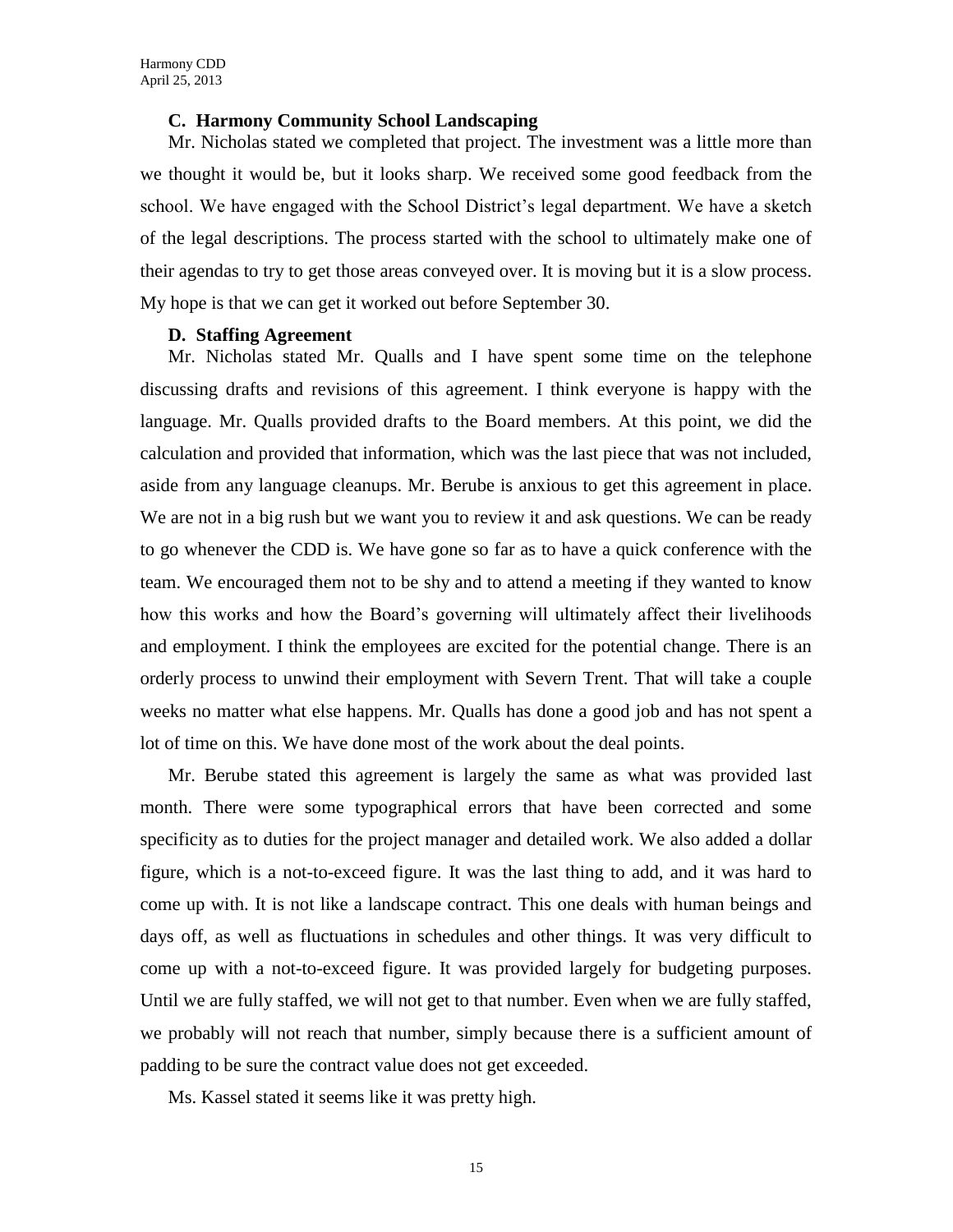Mr. Berube stated it is, but that is to make sure it contemplates three full-time staff and a fourth part-time person as well as Mr. Haskett's time.

Ms. Kassel stated it is almost double.

Mr. Berube stated the key is, our original dockmaster contract with Severn Trent was \$4,000 per month for one person, and that was issued in 2008. Now we are contemplating four people and it is \$17,100 per month. If you take the original \$4,000 and multiply it by four people, that is \$16,000, but we are five years later. It has increased significantly, and there is no doubt it has gotten more expensive. My anticipation is that when we are fully staffed, it will probably be closer to \$15,000 per month because there is an over-time factor figured into the number, worse-case scenario, benefits and those kinds of costs figured into it. We wanted a number that was not going to be exceeded right away, which was the hang-up in how to arrive at that number. The final cost will be under that figure. We wanted a contract with a not-to-exceed amount, and I believe that is what Mr. Qualls drafted.

Mr. Qualls stated the price is the policy, which I worked out with the Harmony Development Company. Mr. Nicholas and Mr. Haskett were a real pleasure to work with and they were very responsive. We worked out a formula, and the mechanism in the contract memorializes what the Board is discussing but more importantly, it memorializes what was discussed in the minutes at a previous Board meeting, where the District Manager will work with the onsite staff. The formula is included in the contract where that number will be derived. There is a true-up process to make sure that number is accurate. I think we have a way to define the term in the contract but give room for the various types of things that Mr. Berube was talking about. We describe that in the compensation section for changes in labor, seasonal growth, and so forth. Normally I would say when you are contracting with an independent contractor, do not worry about those kinds of things and do not get into it. But as I read the minutes and what Exhibit B addresses, the idea is this is part of a transition where one day the District will have an arrangement where the Harmony Development Company is not providing these types of services. This is a way for the District to be "hands on" with some of the details in implementing the scope of services, which you do not worry about with the landscape contractor, for instance. You are not going to worry about how Davey got to their bottom line. You are just going to worry if they are meeting it or not. In this case, there will be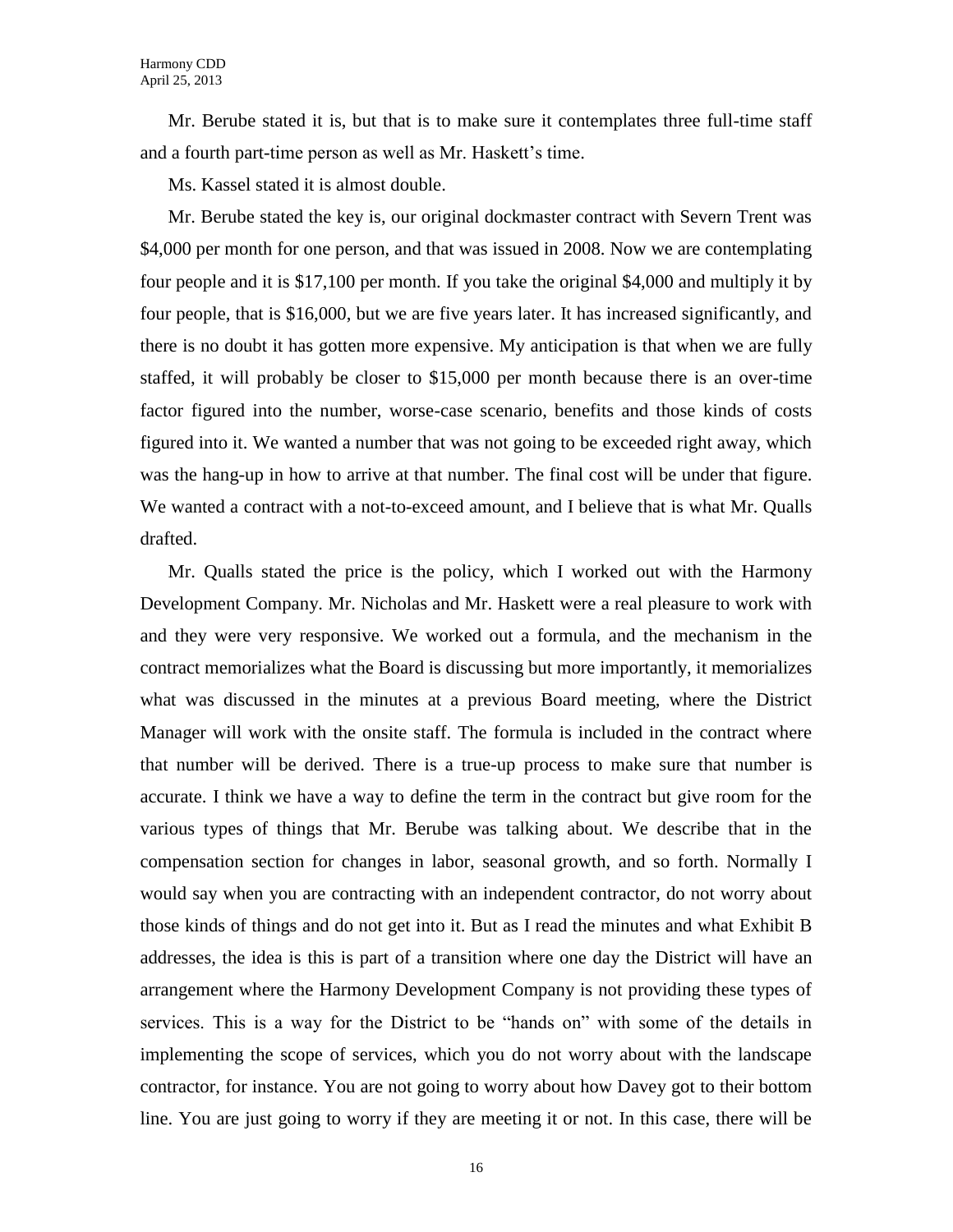focus—and there already is—on how to do this efficiently, which in the future will enable the District to grow with the knowledge through this process.

Mr. Walls stated I budget for staff all day long. When you talk about four people at a maximum of \$200,000 plus the intangibles that Harmony Development Company brings including knowledge of the District and the services of Mr. Nicholas and Mr. Golgowski and others who are not considered in this figure, it is a good deal.

Mr. Berube stated I thought so, too.

On MOTION by Ms. Kassel, seconded by Mr. Walls, with all in favor, unanimous approval was given to staffing agreement with the Harmony Development Company, as discussed.

Mr. Berube stated we will get a final copy executed. As far as I am concerned, everyone can proceed.

Mr. Nicholas stated in conversation with the staff, provided the Board voted the way you just did, we will have them give their notice to Severn Trent tomorrow to start that two-week clock. We can still hire the next person as soon as we find the right candidate, and Mr. Calabro and Mr. Druckenmiller will come aboard with us as soon as their termination notice period ends so there will not be any gaps in their employment.

Mr. Berube stated we trust you to work out any concerns they have with regard to timing of benefits and wages and so forth.

Mr. Nicholas stated the timing for wages will coincide with our schedule. We are still checking with our insurance provider about a waiting period because there are rules for that which we negotiate in our annual contract. There may be a COBRA scenario or 60 day coverage so there might be a gap with health insurance. We may come back to you and suggest for ease of lifestyle and transition that we collectively come up with a creative way to take care of that. I am not expecting anything over the top, but if we cannot get a rule variance with our medical provider to start health care right away, we might be back to ask for something just as a pass-through in the first couple weeks.

Mr. Farnsworth asked when will that come up, two weeks?

Mr. Nicholas stated we will know for sure before the next meeting, whether or not we can hire the staff and have no waiting period. If that is the case, there is no problem. If not, then they have a choice to make if they want continuing coverage during the waiting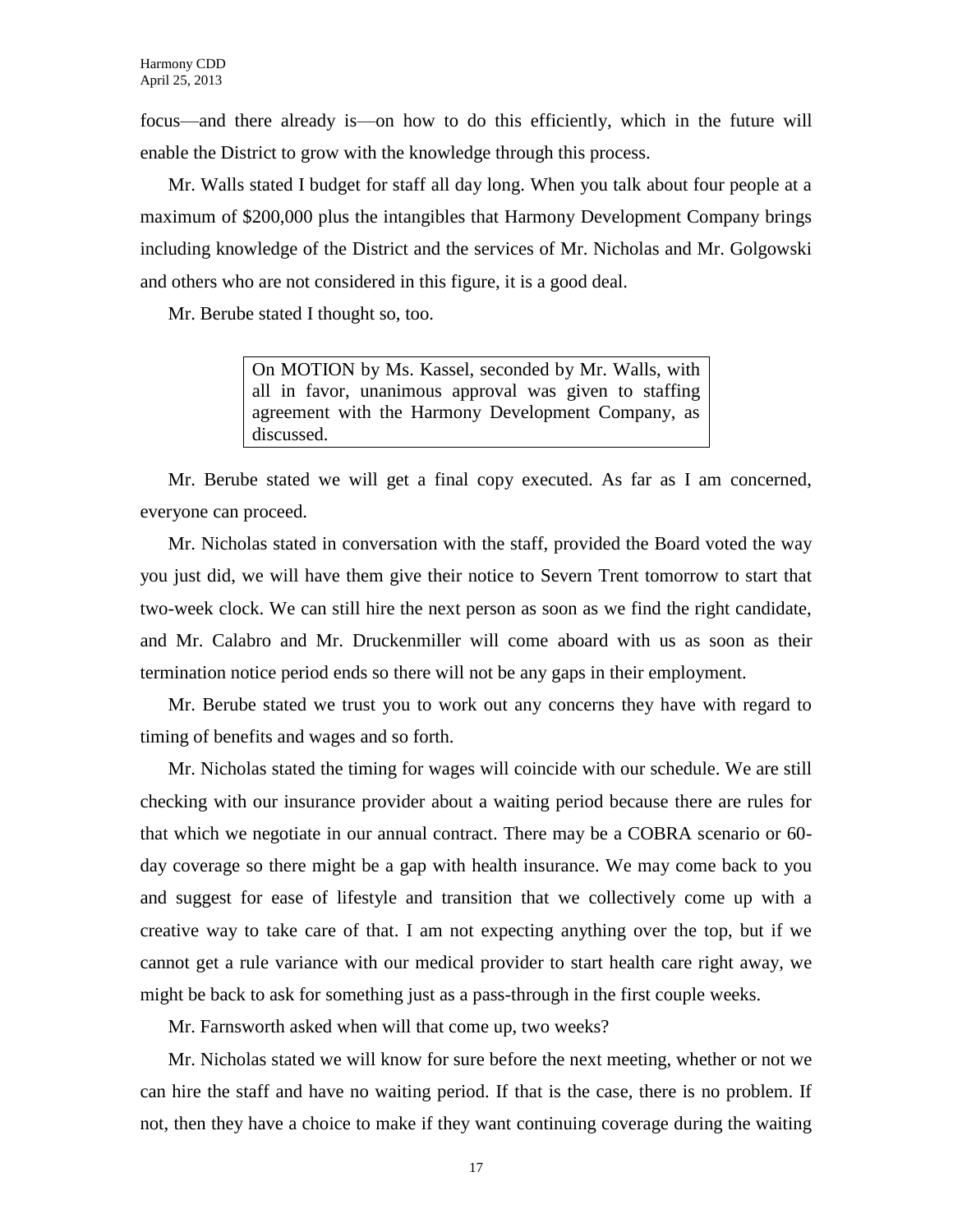period. Perhaps there is a way for them to continue with what they have currently and for us to figure out how to cover what the company used to cover for them on their behalf for the premium for COBRA.

Mr. Farnsworth stated to avoid an awkward situation with the staff, I suggest we allow Mr. Nicholas to handle COBRA if he needs to without coming back to us in two weeks to try to get a temporary arrangement.

Mr. Nicholas stated I will not come back in two weeks. I will make the call, and it is a pretty nominal expense if that happens. There is still a better than 50-50 chance that we might be able to get a variance and have coverage begin right away, but it also might not be possible.

Mr. Berube stated I am seeing three heads nodding in the affirmative that we will go along with coverage if needed.

Mr. Nicholas stated you will see it in the true-up, listed with everything else.

Mr. Berube stated we appreciate this act of generosity. Everything is covered and moving forward. We welcome the staff to their new employer. Hopefully we do not need to go through this process any time in the near future. It all worked out quite well. We appreciate everyone's patience and for the hard work Mr. Qualls, Mr. Nicholas, and Mr. Haskett did in getting this completed. There was a lot of information going back and forth with spreadsheets, draft contracts and changes. It all worked out.

#### **E. Irrigation and Weather Stations**

Mr. Berube stated Mr. Smith from Insight Irrigation has been onsite lately and probably will be here as part of this project.

Mr. Haskett stated that is correct, if we need him.

Mr. Berube stated I would like someone to ask him to look at the phone lines for the weather stations and tell us what we might need to do to convert to cell phones rather than these land lines. We are paying for a lot of things to Century Link that we do not need to be paying for. Land lines only get more expensive. Sooner than later we will have a good government contract with AT&T, so we might be able to get a basic cell phone service for those and eliminate \$100 per month for Century Link.

Mr. Haskett stated I will talk with him about this. The one we just installed at the retail center is like that and has its own built-in cell and communicates all the time.

Mr. Nicholas stated I went through this once before. The weather station device capability has a lot to do with whether or not those alternate communication methods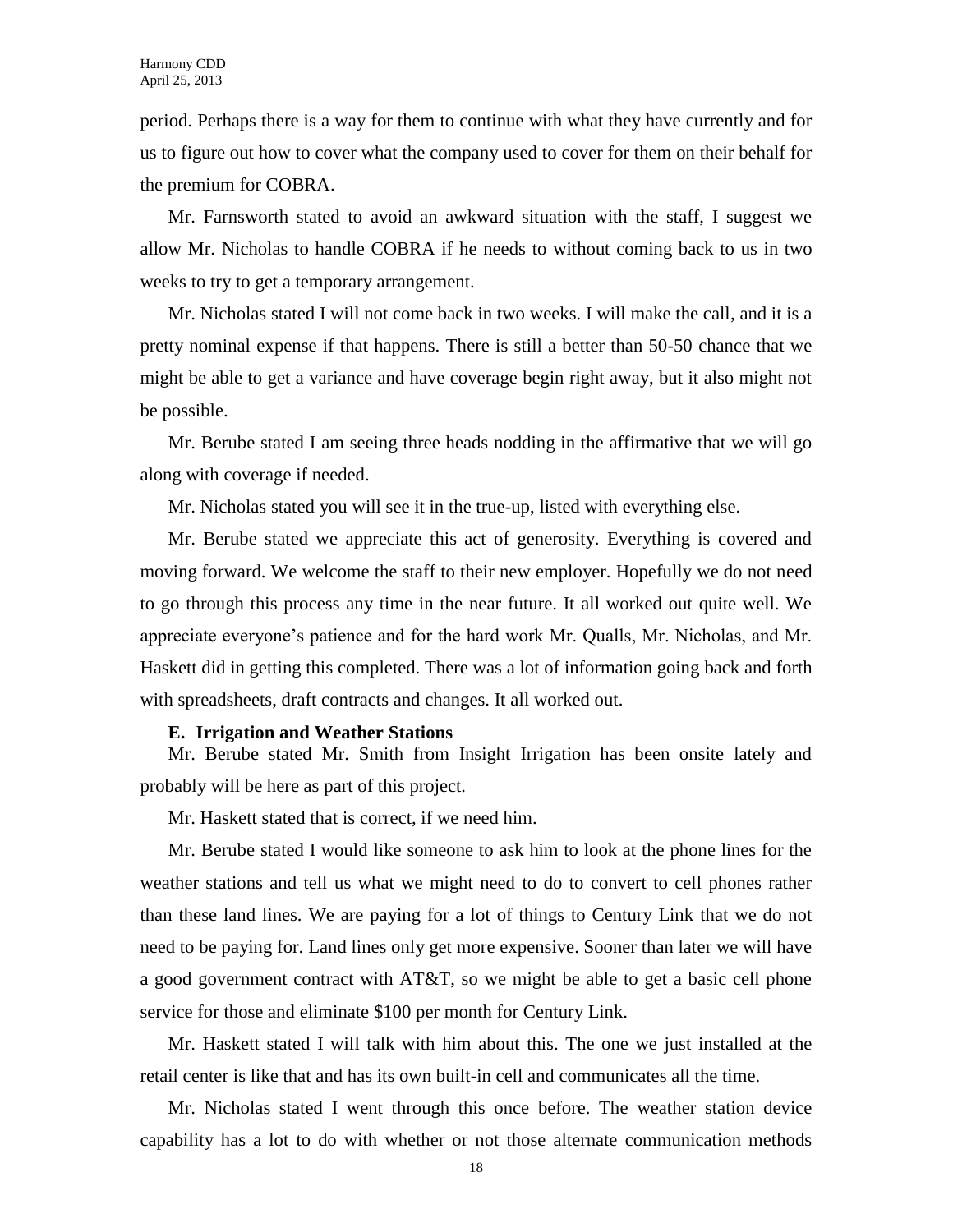work. If we own the wrong device, it may not be possible to switch. It might be possible, but if you buy a physical weather station, which is a couple thousand dollars for just the physical device, and it is not set up for wireless or mobile pinging, then you will not be able to get it to work.

Mr. Berube stated technology changes all the time, so we need to see what we have.

Mr. Nicholas stated the one we own has some ears on it.

Mr. Berube stated it would be nice to eliminate that large bill and perhaps save a little money. If not, then when one of these stations goes down or gets struck by lightning, then maybe at that time we can consider a cellular changeover. It is just a matter of efficiency and getting rid of these land lines that are ridiculously expensive.

Mr. Haskett stated I will ask Mr. Smith to look into that.

# **SIXTH ORDER OF BUSINESS Consideration of Use Applications**

- **A. Harmony Community School for Swimming Lessons**
- **B. Osceola Community Choir for Patriotic Musical**

**C. Church at Harmony for Christmas Eve Services** 

Mr. Moyer stated I just wanted the Board to be aware of what I usually issue without

bringing it to the Board. There is nothing out of the ordinary and we have approved many of these before. The use of the community pool during the summer is one of the use authorizations the Board has approved previously. I have not approved the application from the Church at Harmony yet. Some CDD boards are sensitive about that. I wanted the Board to be aware of this activity, and if the Board has no objection, then I will issue the permit.

Mr. Berube stated I have no problem with the Christmas Eve services in Town Square. The application for the use of the pool is a little bit of a problem.

Ms. Kassel stated it is half the month of May.

Mr. Berube stated it is 15 days.

- Ms. Kassel stated it is the whole morning for half the month.
- Mr. LeMenager stated they do this every year.
- Ms. Kassel stated but not for this long.

Mr. Walls stated when I saw the number of days, I was very concerned. It sounds like a great thing to do. Speaking from a resident and an assessment payer's perspective, an outside entity is coming in and having exclusive use of the pool but not paying anything for it, while the residents pay for the maintenance while another group is using it. I know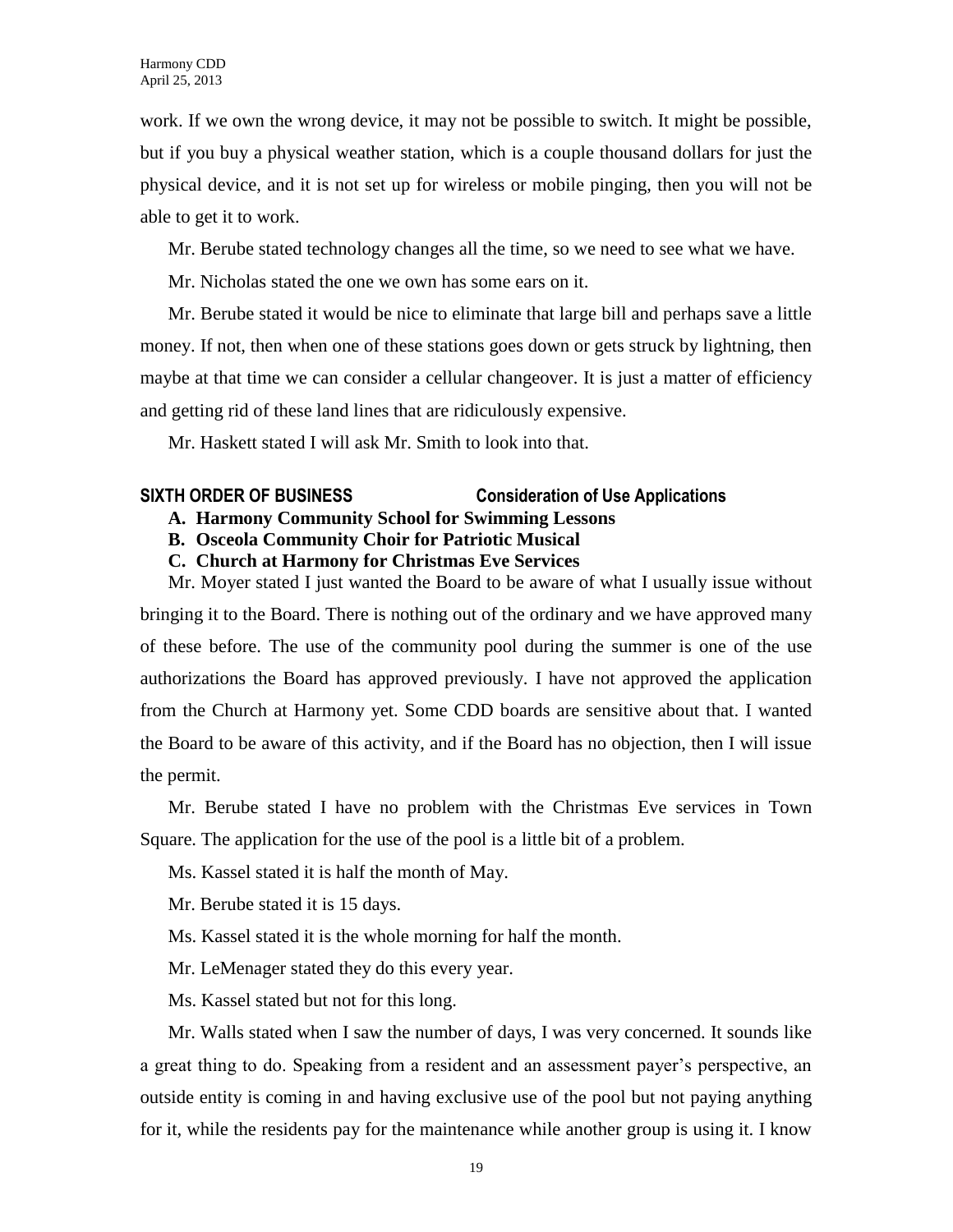it is an admirable thing to teach kids to swim, but I do not know if it is our place to be benevolent with CDD money. I would approve this tonight, and I will vote in favor of it because we have an agreement in place for this. I was not on the Board when the original agreement was approved. What I would like to look into, which I submitted a request to the School District, is to see if they pay for any of the other facilities that they use. They use seven or eight or nine different facilities. I have not heard back from them yet, but they are looking into it. I want to look at having them pay a prorated portion of the maintenance costs that we spend for the pools if they want to do this again next year. That will not compensate residents for the loss of use of the pool, but we can at least tell residents that even though they cannot use it, the school is paying for the use. This extends to the other applications, too. I do not have a problem at all with the choir and Christmas Eve services. I think the choir event anticipates 350 or 400 people coming in, which means a lot of trash for staff to clean up and there will probably be maintenance issues on our lawn. I do not want to get into a situation where we are letting everyone come in from outside who are not assessment payers and they are using the facilities and not paying anything, while the residents who live here and own property here are paying for all of the maintenance. I do not know if this would require a rule change, but it probably would. I think we really need to look at how we handle these things. I do not mind people coming to use these facilities, but I think there needs to be a fee or something where we can tell residents that we are covering the costs and the assessment payers are not subsidizing these groups for their activities.

Mr. Berube stated there is a little bit of a problem. There is an organized aquasize that goes on at this pool every day with 10 to 12 people at that time. My wife attends as does my sister-in-law, plus eight or 10 or 12 other women. This will clearly displace that activity. Mr. Moyer has already approved this application, so I would like to find a way of getting around that.

Ms. Kassel asked can they go to Ashley Park?

- Mr. Moyer stated we can terminate any of these permits at the Board's direction.
- Mr. Berube stated I am not suggesting that we terminate them.

Mr. Walls stated I would not back out of the swimming lessons right now.

Mr. LeMenager stated I think allowing the school to use the pools is 100% exactly the kind of thing that we should do. We are the department of parks and recreation. I am not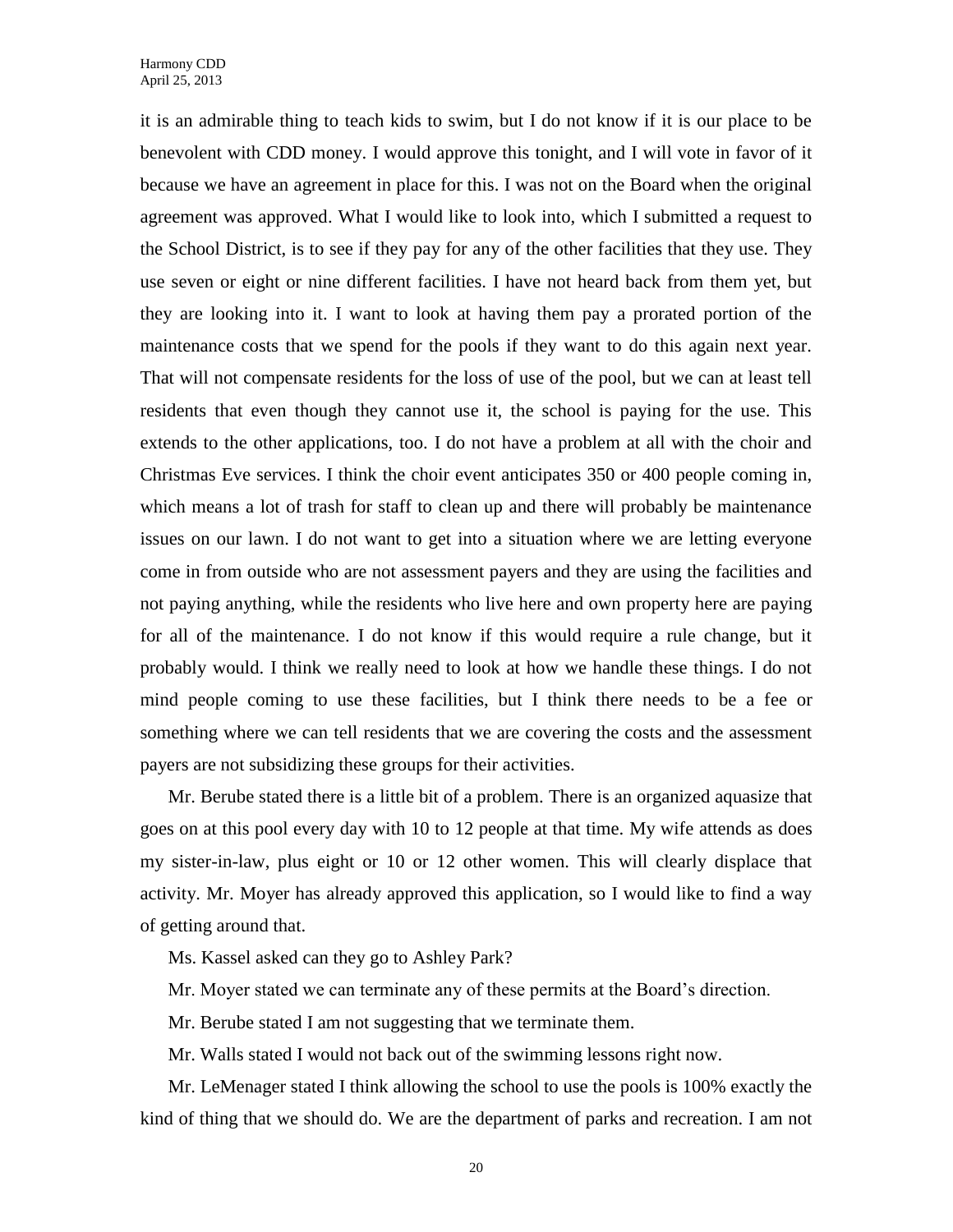sure where the other Board members are coming from on this. I cannot think of a better use of our public facilities than teaching kindergarteners and first graders how to swim.

Mr. Berube stated no dispute.

Mr. LeMenager stated this event will be three weeks, and we have two pools. There is another pool where the women can exercise. This is absolutely the kind of thing we want to be doing for the kids.

Mr. Nicholas stated in the big picture, that is my sentiment, as well. I will share how we approach things like this because these kinds of requests often come through our office, either from the principal or physical education teacher. We take the requests. For instance, say they want it every day from 8:00 a.m. to 1:00 p.m. for two weeks. We look at the request internally and realize it does not work because we cannot shut down the pool for that long. They do not want to shut down the pool. They have rules to follow under the Jessica Lunsford Act. So if kids are present, they cannot have any other people around. It is not their preference to exclude everyone else, but it is a byproduct of the rules they have to follow wherever the kids go. That is why the pool is off limits to everyone else. The way to approach it is to start with the mindset that we want that kind of use, and we enjoy that kind of use. They are not offsetting costs or assessments anywhere else at the municipalities where they are implementing this program. But we need to ask them to be reasonable about the usage. If they are going to set up a program through the summer, let us do it on Thursday afternoons, and then let the instructor at the school deal with how he rearranges his calendar to make that fit. I would suggest approaching it that way and figuring out a way to approve it but still have it not be a negative for the community. I think that is possible. My experience with the school is when they come with a request, we sometimes have to tell them we cannot pull a facility out of service for eight hours like this but pare it down. We ask them what their real intention is, and they will reply that they need it for two hours a day for x number of weeks for the program. Then we give them times that work best for the community, and everyone wins. Kids get to use it and no one complains about not being able to do aquasize. Somehow or another, this two-week window did not come through us. I do not know if this request came to Mr. Moyer from Mr. Bill Fife or directly from the school.

Mr. Moyer stated it probably came directly from the school.

Ms. Kassel stated it is 2.5 hours for three weeks.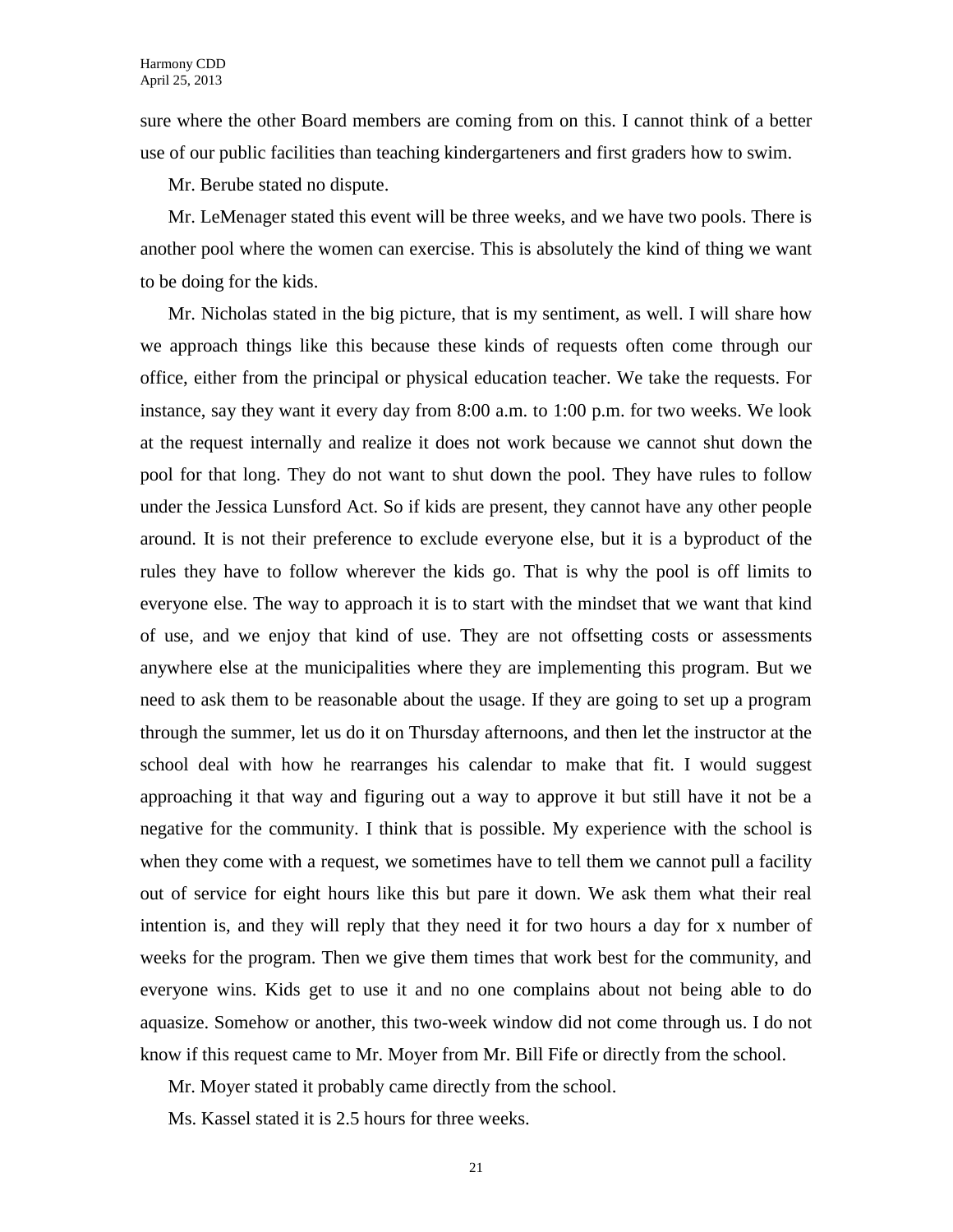Mr. Nicholas stated we would have asked them to reconsider the number of weeks.

Mr. Walls stated I am not suggesting we deny the application. That is not what I am saying. For three of us who commented to look at this and have an issue, there needs to be some measure of fairness for people who pay for that facility. I am not saying it is a bad thing; it is great. We can have another debate in another forum about whether or not it is the school's job to teach kids to swim. I do not want to tell residents that we are closing the pool and they cannot use it but still have to pay for it and the school is not paying anything. I do not feel it is my job to be benevolent with our money. Our job is to maintain infrastructure.

Mr. LeMenager asked how many of these kindergartners and first graders have parents who live here and are paying for the pool?

Mr. Walls stated that is apples and oranges because they are here as part of the School District when they are here. Any other organization can come in and say they have kids who live in this neighborhood and they want to use it for their purpose.

Mr. LeMenager stated we will have to agree to disagree.

Mr. Berube stated let us not forget we have two pools. The majority of people want to use the Swim Club pool. There is another pool that usually is empty all the time. I have to believe that other pool has just as good water, surface and room for young kids to learn how to swim as this pool has. Barring our revision so Mr. Moyer does not have to rescind the application, we can tell the school to use the Ashley Park pool. It is a better facility anyway. There is more shade, trees, furniture, a shower, and bathrooms. The facility has the same standards as the Swim Club, but fewer people use the Ashley Park pool. We should shift the swimming lessons to the Ashley Park pool, and then this issue goes away. We can decide in the near future at a rulemaking workshop about other issues. We have several rules that need to be discussed, including pool usage, boat usage requirements to be more relaxed, and others. With the budget process coming up, we could have a workshop this summer for rules and the budget and advertise it as such.

Ms. Kassel asked would there be any problem moving the swimming lessons to the Ashley Park pool?

Mr. Nicholas stated I would like to have a conversation with whomever made the request. I will look to see if it came through our office. The requests you ultimately receive are not in the original form they were requested. It looks like the coach sent this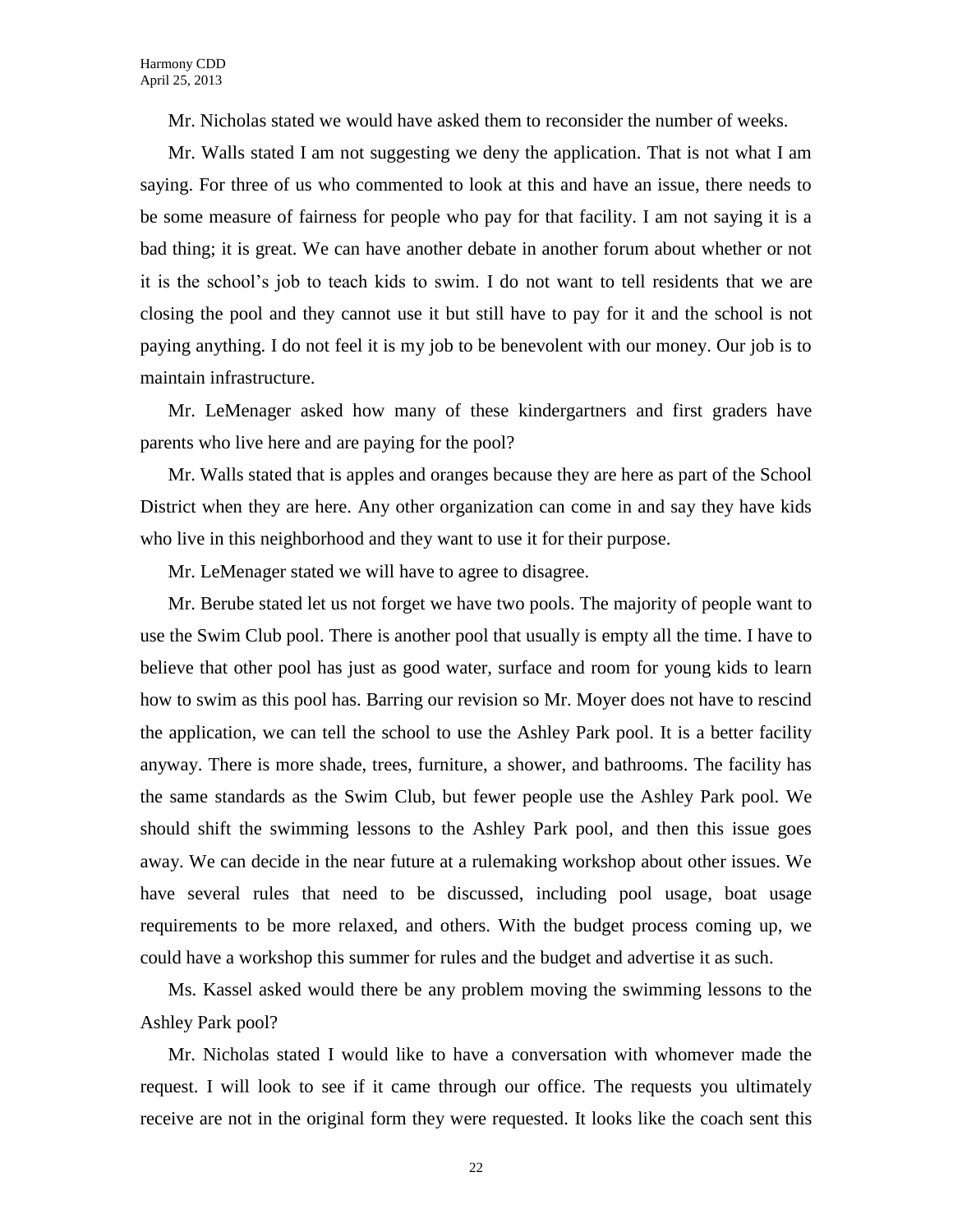request directly from the school. Generally we have the opportunity to filter the requests so that by the time you see it, it is defensible and makes some sense.

Mr. Berube stated perhaps the coach does not even know there is another pool available.

Mr. Walls stated I do not live there, but it is right in the middle of a populated residential area. I do not know how many kids they bring in when they do this or if anyone will have an issue with it.

Mr. Berube stated they only bring in a few kids at a time, which is why it takes so long.

Mr. Walls stated for this year, if that is the solution, then that is fine. But I take issue with outside entities, no matter who they might be, coming in and using the facilities and not paying for anything.

Ms. Kassel stated that is not a big issue for me. I know that is the time of year when people want to start going to the pool.

Mr. Walls stated it all goes hand in hand.

Ms. Kassel stated if some accommodations could be made, even an hour or 90 minutes earlier so they are done earlier, then they would not be taking up time when residents would want to use the pool. I think that will be more amenable.

Mr. Nicholas stated I will get the request from Mr. Moyer and I will engage with Coach Jeremy Velazquez to let him know the issues. We can assist with this because we share common sense with the teacher when they make the request.

Mr. Farnsworth asked can they start earlier?

Mr. Berube stated we are not trying to impede them teaching the kids.

Mr. Nicholas stated I totally understand. The Board does not need to waste time trying to figure out if the times are right. We will do that. We know what the resistance points are, and we will work through it with the school. That is why we try to work so hard to make sure requests like that do not come unfiltered.

Ms. Kassel asked did they request three weeks in previous year?

Mr. Berube stated no.

Mr. Moyer stated they have requested two weeks.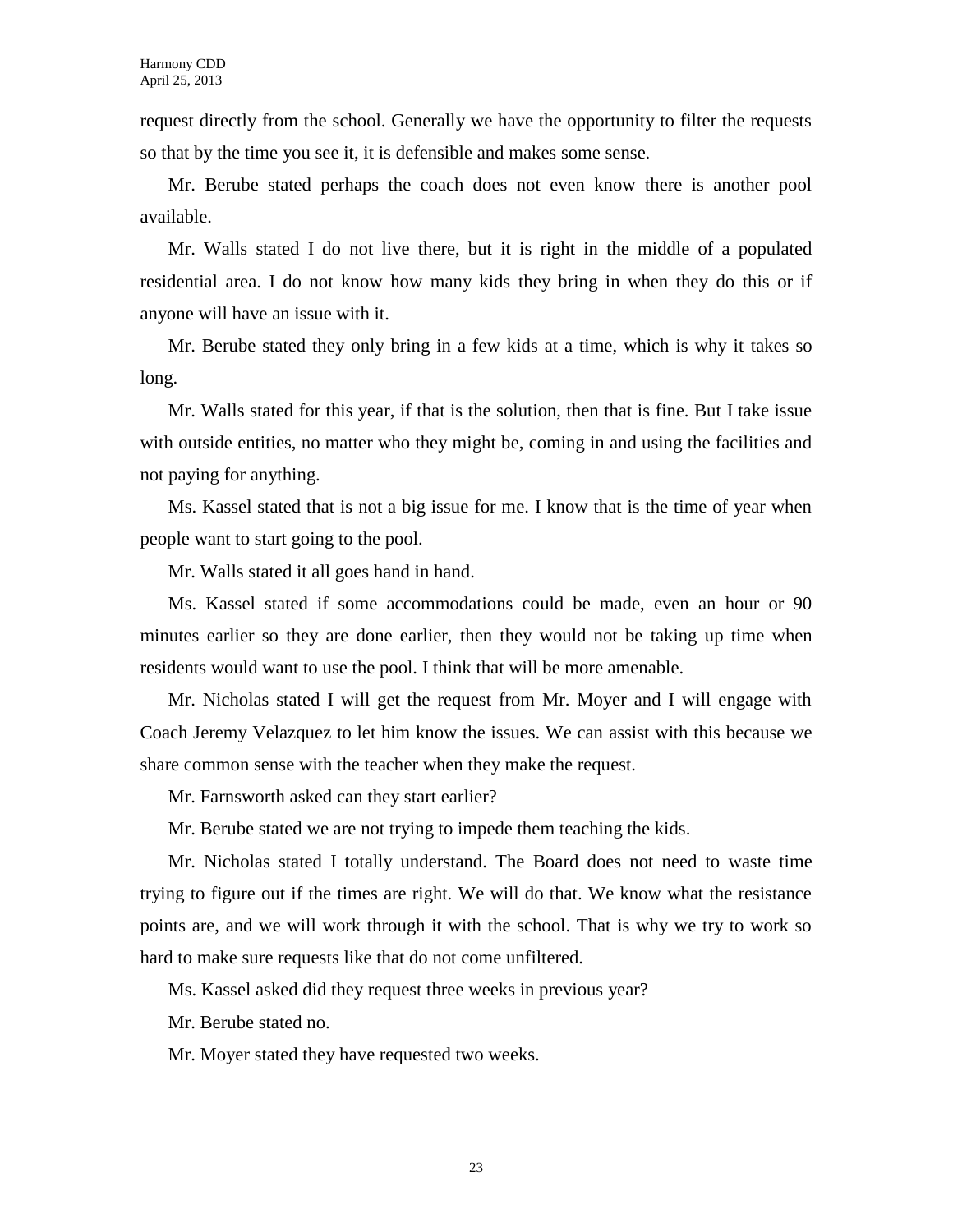Mr. Nicholas stated they always start with my office. This is the first time I did not receive this request before Mr. Moyer received it. They got comfortable and they are sending them directly.

Mr. Berube stated that is fine. We understand everyone works together. I have wanted to go to the pool in previous years, but it is shut down for these lessons.

Mr. Nicholas stated they want to keep it open. They would be happy to keep it open, but it is not possible because of the Jessica Lunsford Act.

Mr. Berube stated I think there will be less interference with residents wanting to use the pool if the school uses the Ashley Park pool. If the school is willing to make that change, then they can use it for the length of time they requested. I do not see a problem with that because that pool is hardly ever used. When we schedule a workshop for the summer, we will revisit our rules and try to come up with a better plan.

Mr. Nicholas stated I will meet with the Coach and come up with something that makes sense.

*The Board gave consensus for the approval of all use applications, as discussed.*

# **SEVENTH ORDER OF BUSINESS District Manager's Report**

#### **A. Financial Statements**

Mr. Moyer reviewed the financial statements as included in the agenda package and available for public review in the District Office during normal business hours.

Mr. Moyer stated the financial statements do not reflect the developer's payment because that happens late in the month, and we would not have received it.

Mr. Nicholas stated it is not due until May 1.

Ms. Kassel asked are we above last year's collection percentage?

Mr. Moyer stated I believe we are 4% higher than last year. This year we are 58% and last year, we were 54% collected. This is nothing out of the ordinary, just the normal course of business for the way assessments are collected.

#### **B. Invoice Approval #156 and Check Run Summary**

Mr. Moyer reviewed the invoices and check summary, which are included in the agenda package and available for public review in the District Office during normal business hours, and requested approval.

Ms. Kassel stated I noted that many of the water bills were double or more from what they were last year, including one that was 20,000 gallons per day. At least five-sixths of them were more than double what they were last year.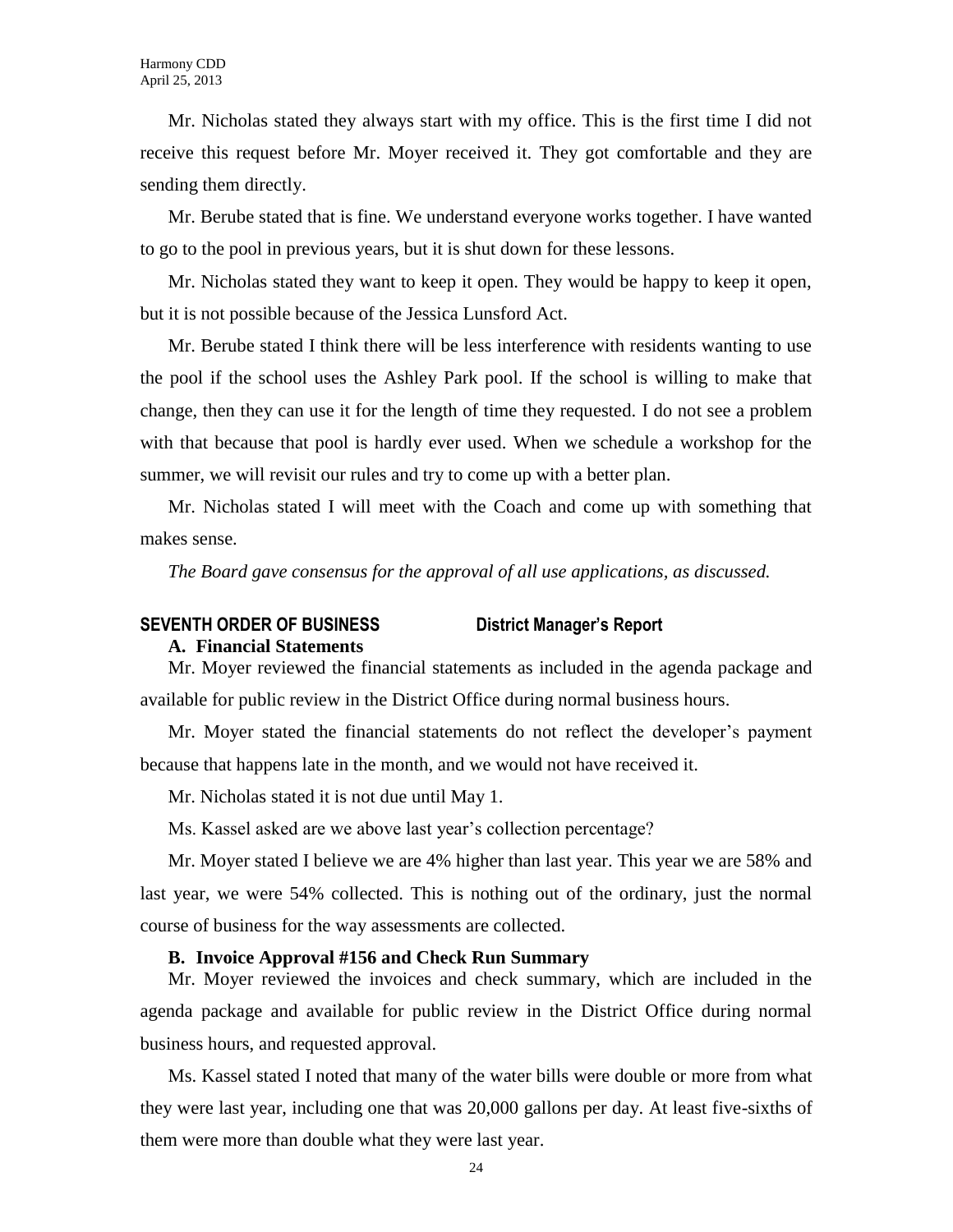Mr. Berube stated there is a reason for that. Last year, Toho Water Authority ("Toho") reduced all our meter fees system wide, which saved us a significant amount on the meter fees, and that made sense. In exchange for reducing those meter fees, Toho raised the water rates, which is on a stepped tier. The cost for 2,000 gallons is not necessarily twice as much as 1,000 gallons.

Ms. Kassel stated I am not referring to the money amounts; I am talking about the usage amounts. If you look at the bar graph and the thousand gallons per day for this year and compare it to the thousand gallons per day for last year, it is more than double in most cases.

Mr. Berube stated I noticed that, too. I do not know that it was all of them, but I saw about an equal number of them were reduced.

Ms. Kassel stated it was five-sixths, at least three-quarters reflect that there is more than 50% greater usage than last year.

Mr. Haskett stated it was recognized at the last meeting that the water bill was a little higher. We researched it. One was explained because the meter had been repaired and was now registering usage.

Mr. Walls asked is that the one at Harmony Square Drive for \$900 every month?

Mr. Haskett stated yes.

Mr. Berube stated it had been zero for a long time.

Ms. Kassel asked what is the usage number for this year, 20,000 gallons per day?

Mr. Berube stated it is a pretty large number.

Mr. Walls stated about 27,000 gallons.

Mr. Haskett stated the biggest user is Cat Brier Trail. The main reason that bill is large is because it is a larger zone and has a larger meter.

Ms. Kassel stated the one for 20,000 gallons per day is Harmony Square Drive.

Mr. Haskett stated it runs all of the main entrance, the west side, goes past the tunnel to the traffic light, and around Ashley Park so it covers a lot of area.

Ms. Kassel stated that is just the one spot. I could have saved this for Supervisor Requests, but since it is invoice related, I thought I would bring it up now. I would like Mr. Haskett to look into why we are using more than double the amount of water and probably spending double the money. In most cases, the water usage is greater than double for most of those meters.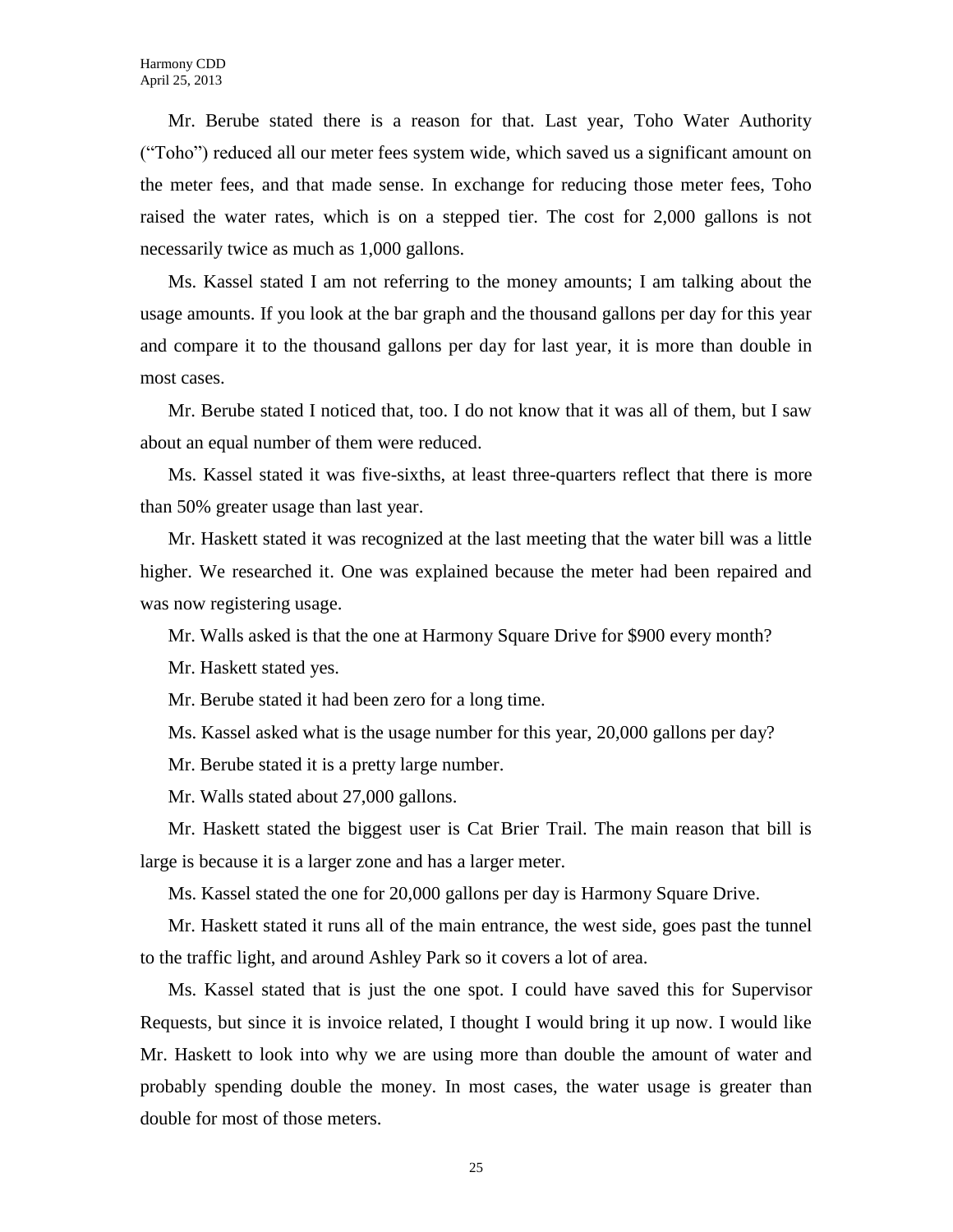Mr. Berube stated from last year to this year, I presume there have been no significant changes to Maxicom. However, I think this year is drier than last year was in general, so Maxicom is probably activating the irrigation more often.

Mr. Haskett stated if you came in through Town Square Sunday morning or Thursday morning, you will see Maxicom still running because it has a lot of rotors on it and each rotor is running for the length of time Maxicom tells it, which is 45 to 60 minutes. There are 32 zones per controller trying to get all that water in, so there is a lot of water going out. It was very dry in January and February.

Mr. Walls asked are there wireless receivers on these meters?

Mr. Haskett stated yes.

Mr. Walls stated I noticed Toho was in the neighborhoods a month or two ago. They spray painted all the meters and looked like they were installing something.

Mr. Berube stated we have been wireless for a long time.

Mr. Walls stated I was just wondering. Ms. Kassel is right that there was this huge increase.

Ms. Kassel stated I think there is something going on and I do not know what.

Mr. LeMenager stated what is funny and perverse about this. For the first year ever, we did not hear a lot of moaning in February about how brown the place was getting. There is a reason. If you want to defeat Mother Nature and make everything nice and green, you will need to use too much water, which is what we do. I thought I was going to get through a whole year without making my famous speech that the natural color of Florida in winter is brown. If we try to defeat that, we are going to spend a lot more on water. That is really what is happening because we had a really dry winter.

Mr. Berube stated considering all this, we are still \$3,000 below the budgeted amount for water and sewer.

Mr. LeMenager stated that is correct.

Ms. Kassel stated if it is just because the sensors were saying we needed more water and we used more water, that is fine. It just seemed odd that all of a sudden we are more than double what we spent last year.

Mr. Nicholas stated that is a good point. I think Mr. Golgowski is a good candidate to call the people at Toho and ask them to come out and perform a free audit to help us answer that question. I think they could do that for us, and it is part of their service for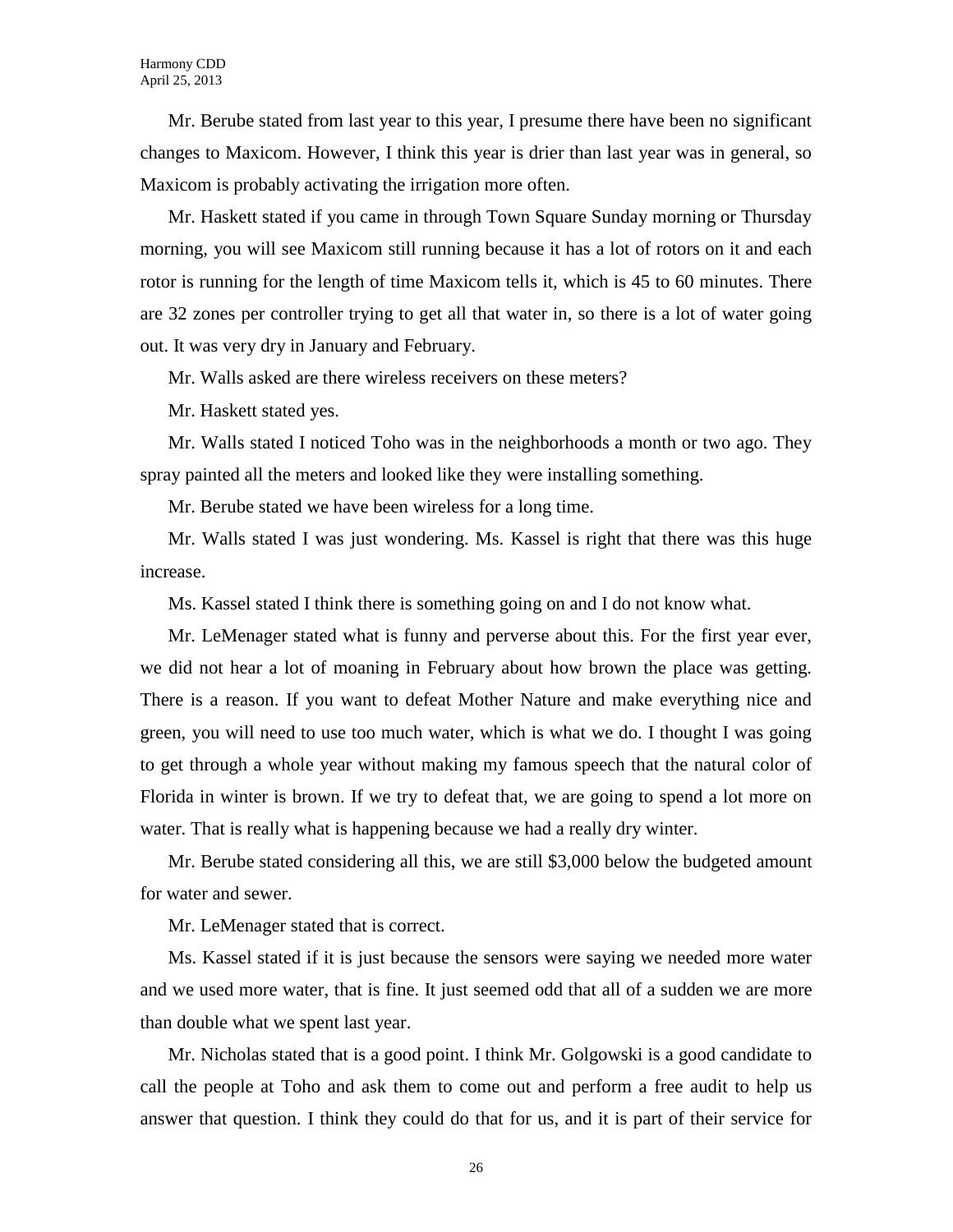big customers. It is worth having that answer, even if it is something really common sense, like the usage changed. At least we will know.

Ms. Kassel stated exactly, especially if there are constraints on watering.

Mr. Nicholas stated they will do that for us. We can call customer service and provide them with some data and ask them to tell us what is going on.

Mr. Berube stated my point of view on this is, as long as we do not have water going into the ground through leaks, and I doubt that we do because Mr. Druckenmiller is on top of things, I am fine spraying water above the ground on the green plant material. I think we would notice leaks.

Mr. Nicholas stated I have not analyzed the bills or the kind of growth you are referencing, but the District now has a dedicated irrigation technician who is checking lines and making sure everything is running. Some of that will have an impact on the water bills.

Ms. Kassel stated of course it will, and if that is the reason for the increase, that is fine. We are now doing the appropriate thing and we were not previously. I just noted this pattern, and we should find out if it is something that is good or bad.

Mr. Nicholas stated I think it is worth looking into.

Mr. Berube stated in a short period of time, we will receive another set of invoices and we will be able to see if this trend is continuing. Hopefully Toho will be able to come out and perform an analysis. I noticed the same thing, but I attributed it to dryness and the fact that we are spraying water on the landscaping to make it green, which results in a cost.

Mr. Nicholas stated we can also look at the flow meters on the golf course, which is a big user, and the well water and things like that to see if there is any difference from last year. I do not know the answer to that, and there very well might be a difference. There are big swings from season to season.

> On MOTION by Ms. Kassel, seconded by Mr. LeMenager, with all in favor, unanimous approval was given to the invoices, as discussed.

### **C. Public Comments/Communication Log**

Mr. Moyer reviewed the complaint log as contained in the agenda package and available for public review in the District Office during normal business hours.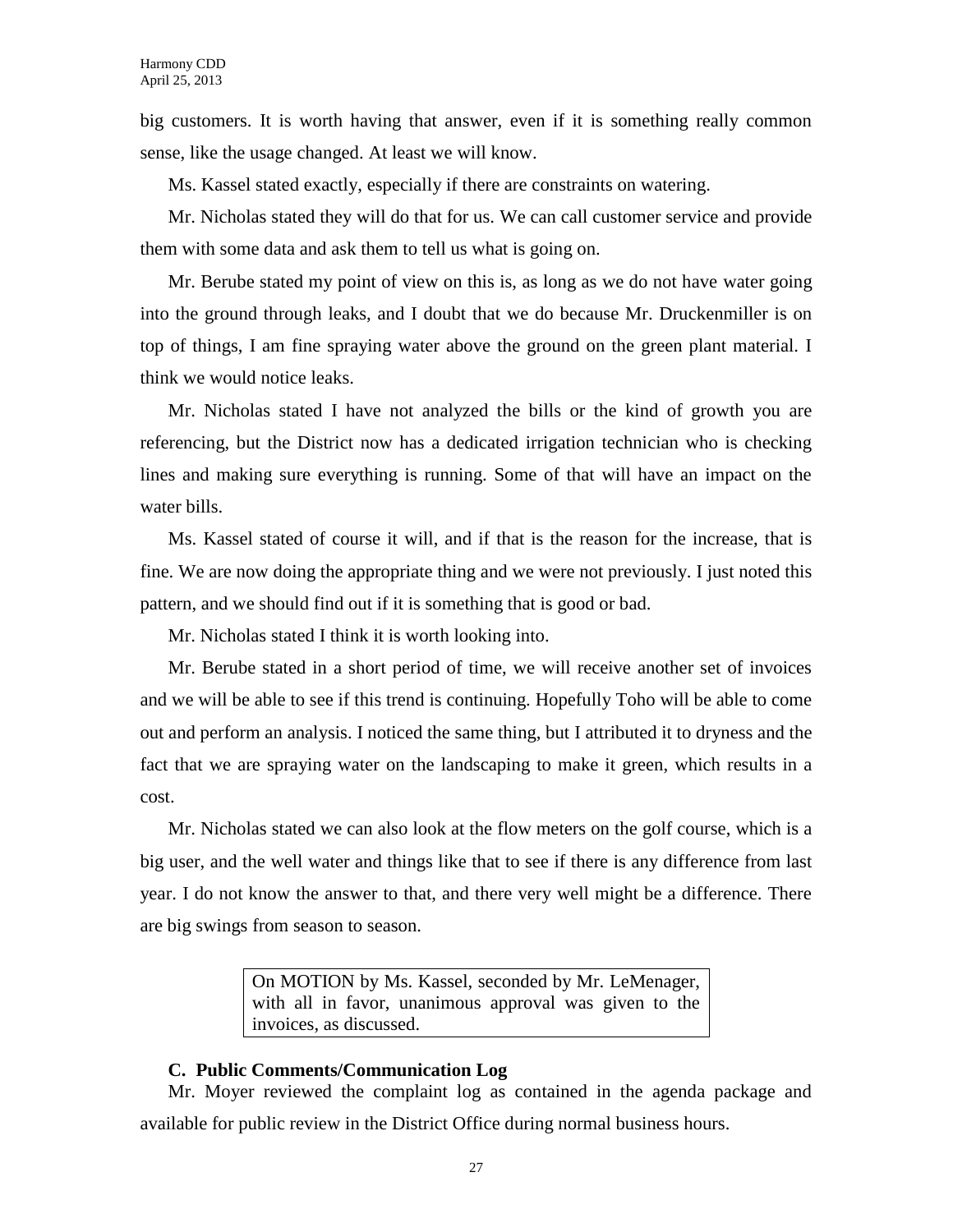Ms. Kassel stated thank you for keeping up the communication log.

### **D. Website Statistics**

Mr. Moyer reviewed the website statistics as contained in the agenda package and available for public review in the District Office during normal business hours.

### **EIGHTH ORDER OF BUSINESS Staff Reports**

#### **A. Attorney**

Mr. Qualls stated we have finalized the closing for the Lakeshore Park improvements. That was all taken care of.

Ms. Kassel asked are we now closing that capital account or will it remain open?

Mr. Nicholas stated there is some money left in that account still, a couple thousand dollars.

Mr. Moyer stated we are close enough that Mr. Boyd can certify that the project is complete, which means I can close the trust account and we will transfer that money in accordance with the trust indenture. If it has a couple thousand dollars, that money may go to the redemption account, but there is no sense in continuing with fees on that account for that amount of money.

Mr. Berube stated we have some ongoing landscaping being done in that area, which is outside the project.

Mr. Walls stated it can be included as part of the project.

Mr. Berube asked can we use the balance in that account for the landscaping?

Ms. Kassel asked can we use it for the new swing set?

Mr. Boyd stated it is an improvement, and it can be called a capital improvement.

Mr. Berube stated we will spend more than is in the account on the irrigation package, the trees and the other landscaping that is going in that area.

Mr. Moyer stated as long as Mr. Boyd says it is part of the project, then we are fine.

Mr. Berube stated it is definitely part of the project.

Mr. Boyd stated as long as it is for a capital improvement, that is what that money is for.

Mr. Walls asked can we put that money toward the irrigation?

Mr. Berube stated yes, we have irrigation and landscaping being installed as part of that project, so we should use that money on these items. That way we will not spend it on something else and it is easy to track.

Mr. Moyer stated that is a good idea.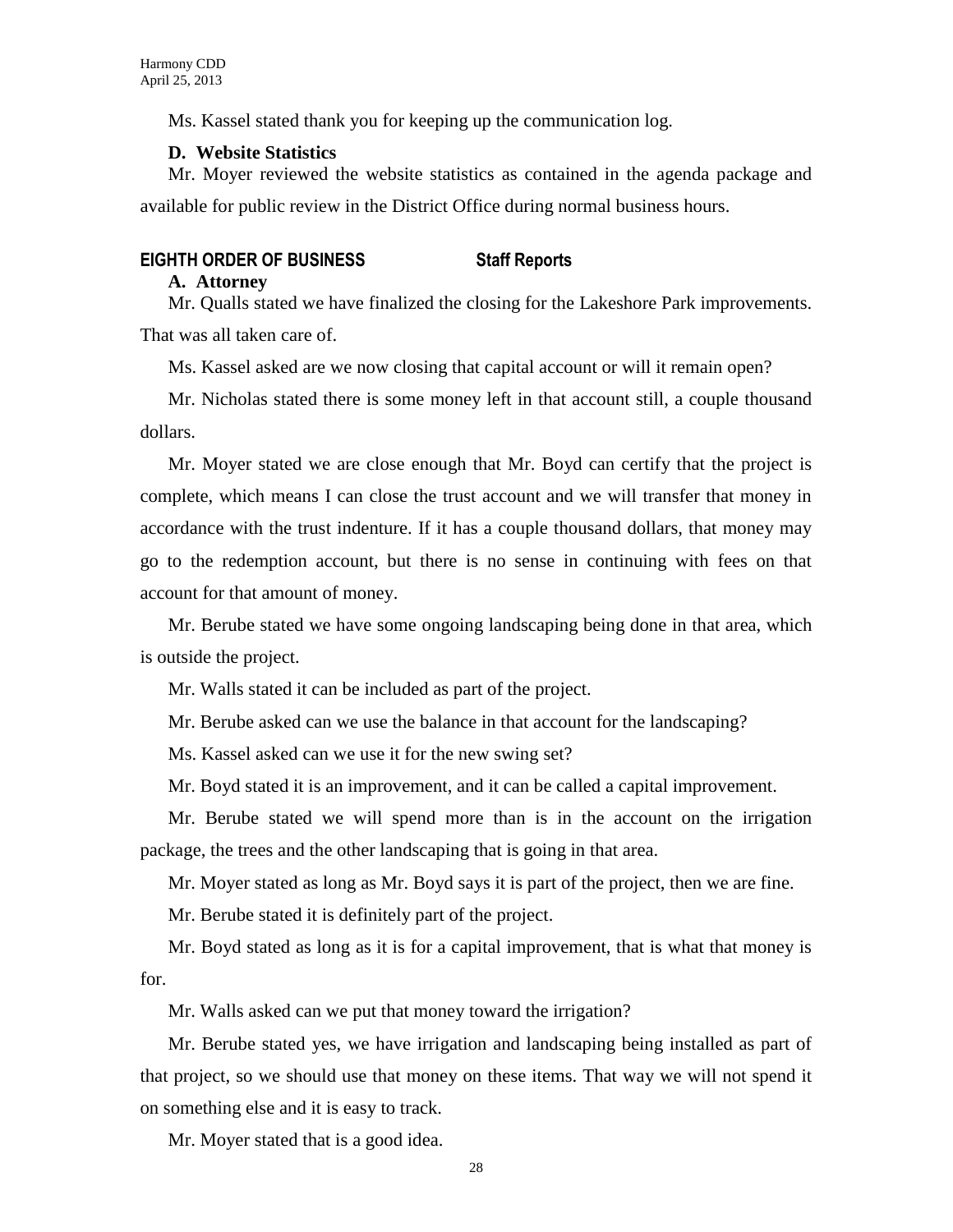Mr. Berube stated I will let staff work on that as the bills are received.

Mr. LeMenager stated I like using it for the irrigation because that is clearly in the scope of the project.

Mr. Berube asked do we have an idea how much the landscaping package will cost?

Mr. Golgowski stated it was already accommodated in the budget for the project, and it has already been paid for.

Mr. Berube stated then the only addition we will have is irrigation.

Mr. Golgowski stated that is correct.

Mr. Berube stated based on what I have seen for the irrigation extension, we will need a couple thousand dollars.

#### **B. Engineer**

#### **i. Reserve Study**

Mr. Boyd stated Ms. Brenda Burgess sent an email on this item, but I also have copies to distribute. I have been able to work up some information related to a reservetype study. As we started to look at what we have and what we are building, we found we actually did this about three years ago. I took what we prepared three years ago and updated it, although there are some things that I discussed with Mr. Golgowski that we probably need to add to this report. This is not a true reserve study. It is a framework to give you an idea of how much needs to be going into the reserve account. Sidewalks are quantified at the bottom, and that probably should not be a reserve item. It is an ongoing maintenance item. You are not going to replace all the sidewalks ten years from now.

Ms. Kassel stated we need something like the dock, which is not on here.

Mr. Boyd stated that is correct. Mr. Golgowski and I discussed that we need to add the dock, as well as the boats because those probably will be replaceable items.

Ms. Kassel stated that is correct, as well as all the weather stations and those kinds of items.

Mr. Boyd stated that is correct; the Maxicom components can be a replacement cost above and beyond normal maintenance.

Ms. Kassel stated there are a number of these items that have useful lives of 20 to 30 years, which seems excessive to me. For example, the fountain shows a useful life of 20 years, but we have already had to replace some major components of the fountain.

Mr. Berube stated that is correct, but that is not because it wore out. That was due to a failure, part of which was covered by insurance. The sump pump failed and it flooded. It

29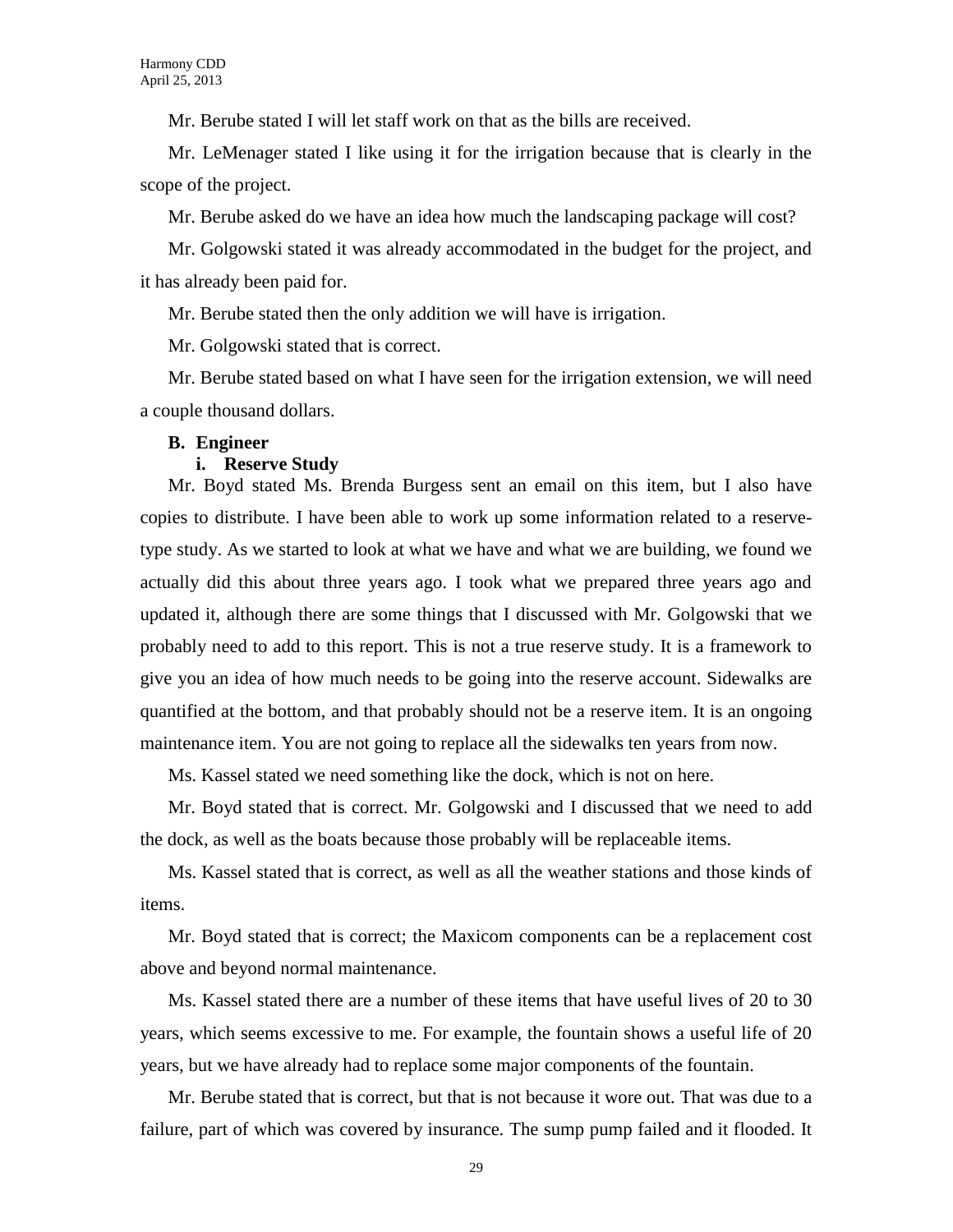did not wear out in that case; something went wrong. Ms. Kassel is correct that we spent a lot of money on it, but this report contemplates things that are going to wear out due to wear and tear from the sun and other conditions.

Ms. Kassel stated that was one example. Another is the pool decking. Are we not about to replace the pool decking?

Mr. Berube stated I had the same question. This report shows a resurface on the pool of 20 years, but clearly that will not work.

Ms. Kassel stated there are a lot of items that seem to have too long of a useful life.

Mr. Berube stated this is not to argue with you, but rather than redoing the whole report, if we think this is twice as long as it should be, then we double the number in the bottom corner.

Ms. Kassel stated correct, but I am saying to the engineer that if he is updating this reserve study, then he should adjust it and send us a new one so we know what we are dealing with.

Mr. Boyd stated I will update the report with all the things that we have discussed, and I will filter back through the useful life timeframe.

Mr. Berube stated I think what Ms. Kassel is requesting, and what I would also like, give us the bad news now. If that means we need to put aside \$100,000 annually instead of \$52,000, that is fine. Tell us that and let us make that decision.

Mr. Boyd stated that is the challenge in updating the frequencies because it will impact the numbers.

Ms. Kassel stated we know that, but that is the purpose of this report.

Mr. Farnsworth asked how pessimistic do we want the engineer to be in his estimates?

Mr. Berube stated pessimistic.

Ms. Kassel stated we want him to be conservative, not too optimistic.

Mr. Farnsworth stated that will end up being very expensive.

Mr. Berube stated I understand that.

Ms. Kassel stated I would rather have the money and not need it so we can spend it on something else, than to need it and not have it.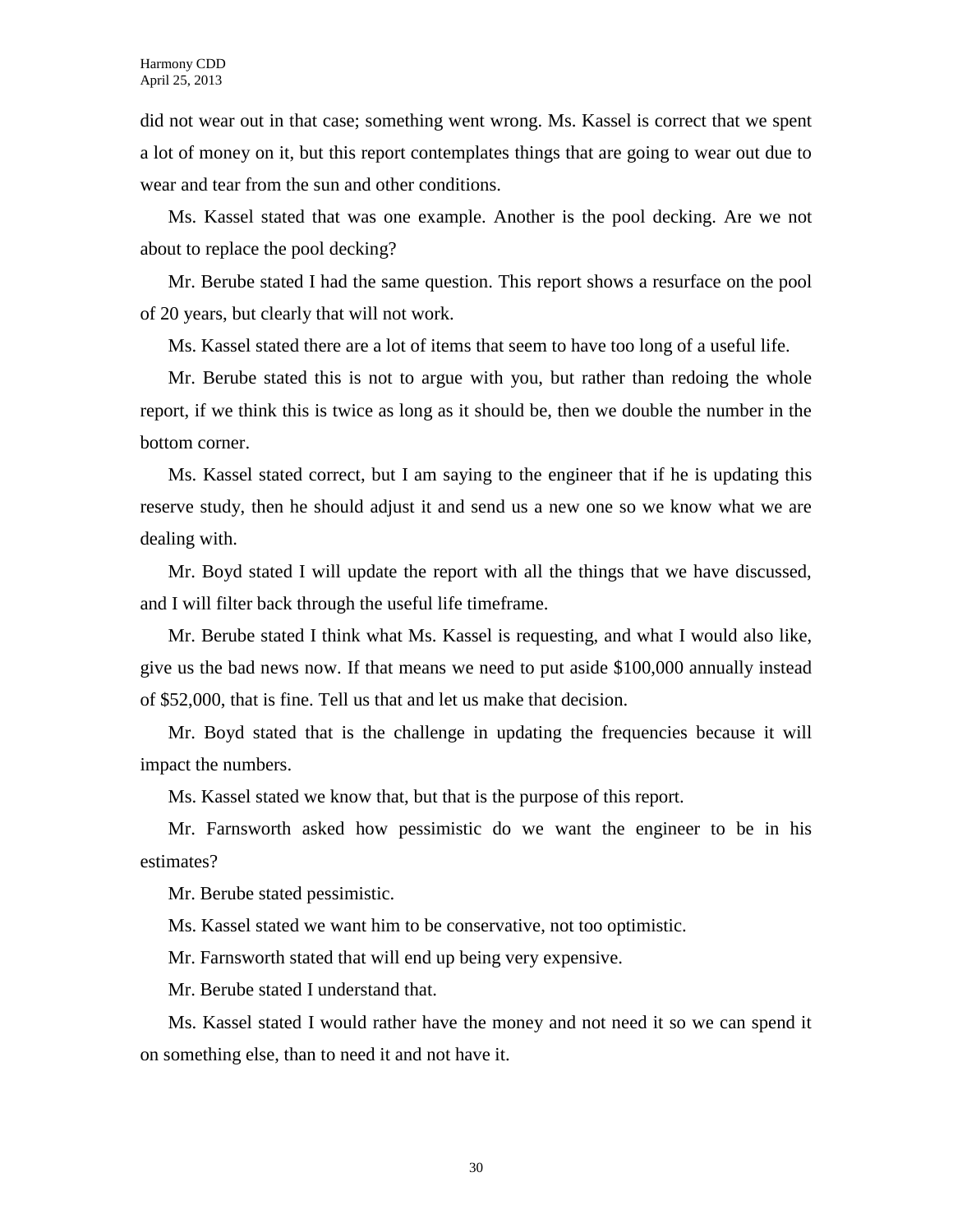Mr. Boyd stated some of these items will be replaced a little sooner than might be projected, and some of these might have a useful life that goes well beyond these numbers. We will try to average those out a little.

Mr. LeMenager stated it is a nice theoretical discussion, considering we put zero into reserves this year. That means we are \$50,000 short for this year. I appreciate Mr. Boyd updating this report. The thing that concerned me was there was nothing concerning timing. How much do we have in reserves now, \$250,000?

Mr. Moyer stated \$135,000.

Mr. LeMenager stated that is a couple years' worth, but clearly a lot of these items are well past their useful life and some will be 10 years old pretty soon.

Mr. Boyd stated we already had an alley refurbishment three years ago.

Mr. Moyer stated we also did a pool refurbishment.

Mr. LeMenager stated I know we have done a few things, but that seems to be what is lacking. But that addresses my point that there is nothing in the report with respect to timing. When do we expect to do some of these things? The report gives us a nice ballpark number that we should be putting \$50,000 into reserves annually, which is the number we had in mind for the past couple years. We also need to look at the report to say in 2018, we will probably spend money on these certain items at the respective dollar amounts. This is a ballpark estimate, and there is nothing wrong with that.

Mr. Berube stated consider that we funded the pool resurfacing last year out of our regular budget. We did not use any reserve monies for that at all. If I recall, we also funded the alley resurfacing from our regular budget, as well.

Mr. Boyd stated that is correct and that is something to keep in mind that part of the maintenance budget covers some of these items already.

Mr. Berube stated it all depends on how much money do we want to spend for Mr. Boyd to provide a spreadsheet that folds out 10 sheets long with great detail that we really do not need.

Mr. LeMenager we do need something that says what level we need to have the reserve at, and I think we are all in agreement that \$135,000 is probably not enough, and where do we need to be. Do we need to get to a point where we have \$500,000 in reserves and we know pretty much that will put us in an equilibrium state where we will be spending some of that each year and putting enough back in?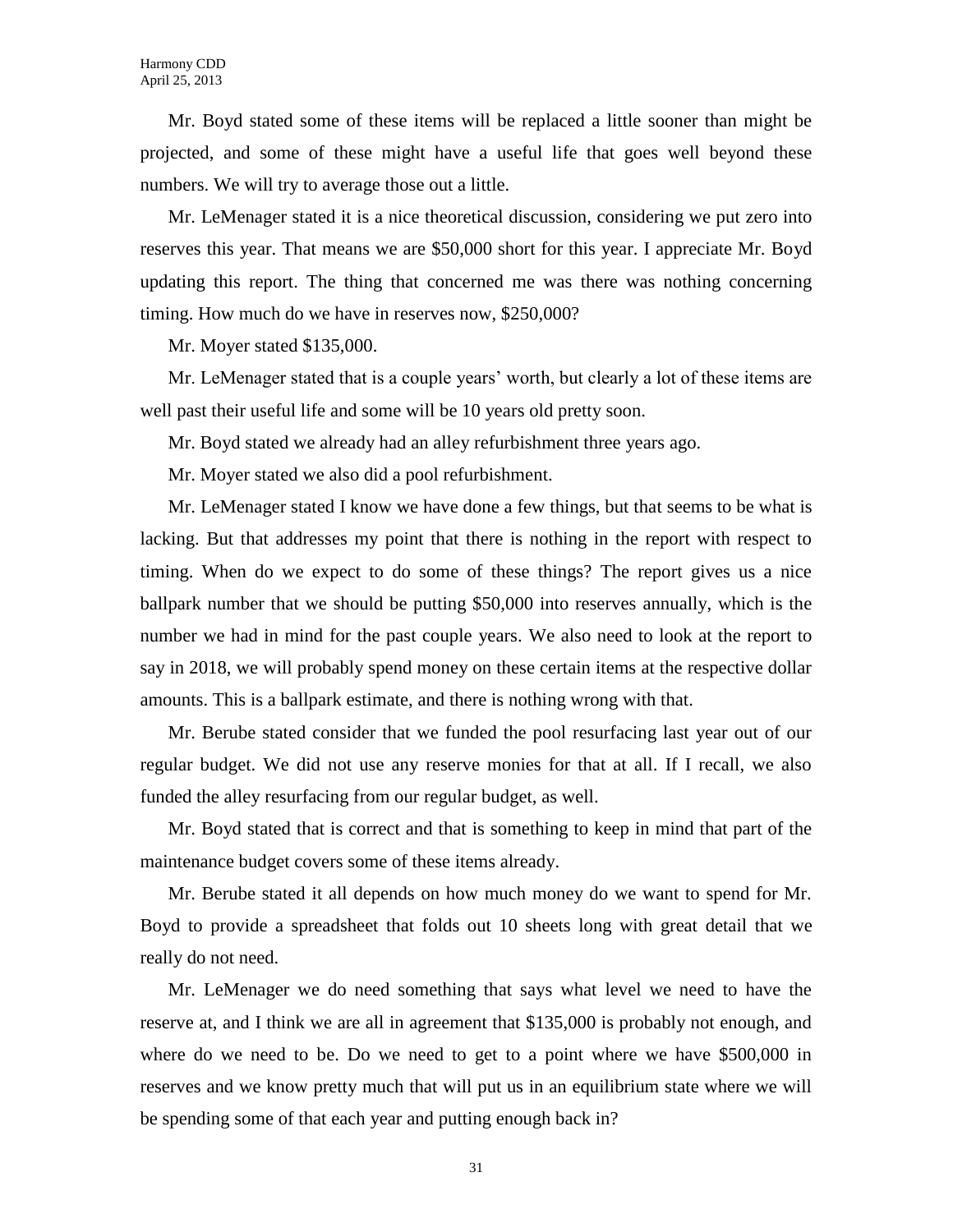Mr. Berube stated I do not think we have ever spent anything from reserves.

Mr. Walls stated I think our reserves are at a very good level right now. This report looks at replacing everything we own, which is a worst-case scenario. We are maintaining these facilities, which extends the useful life. We are replacing some of these items from the operating budget. It is great if we can set aside \$50,000 annually, but we do not need it. We need reserves to fix the things that need to be fixed right away when something bad happens. A lot of these items do not need to be fixed right away. If a fountain gets broken and we do not have the money to fix it, then we do not fix it. For things that are issues that cause public safety problems, like sidewalks that are bad, then we want to set aside money for that and fix those things. I think this is a good starting point. I want to see the list of things, which is important to me. As long as we know we have these facilities and are maintaining them, at some point when we need to replace it, then we can set aside money for that. I think where we are now is a very good place in terms of dollars.

Mr. LeMenager asked based on what?

Mr. Berube stated based on past experience.

Mr. Walls stated based on the fact that we have not used any of those dollars.

Mr. LeMenager stated the community only now is starting to get old and starting to fall apart.

Mr. Walls stated that is correct, and we will need to replace things in the future. I am saying that we have money set aside for that, and we have room in the operating budget to pay for some of them. Mr. Boyd does good work, but I do not want to spend a lot of money for a more detailed report.

Mr. LeMenager stated clearly, if we do a formal reserve study, it will cost a lot more.

Mr. Berube stated Mr. Boyd can add the things we already discussed that are not included on the spreadsheet, maybe rethink the lifespan knowing we resurfaced one pool already at 10 years. There is another pool coming up, which is currently shown at 20 years, so that can be reduced.

Ms. Kassel stated there are a number of items where the useful life can be reduced.

Mr. Berube stated I also think the wooden bridges are anticipated at 20 years, and I think that should be reduced.

Mr. Boyd stated I actually show them at 25 years.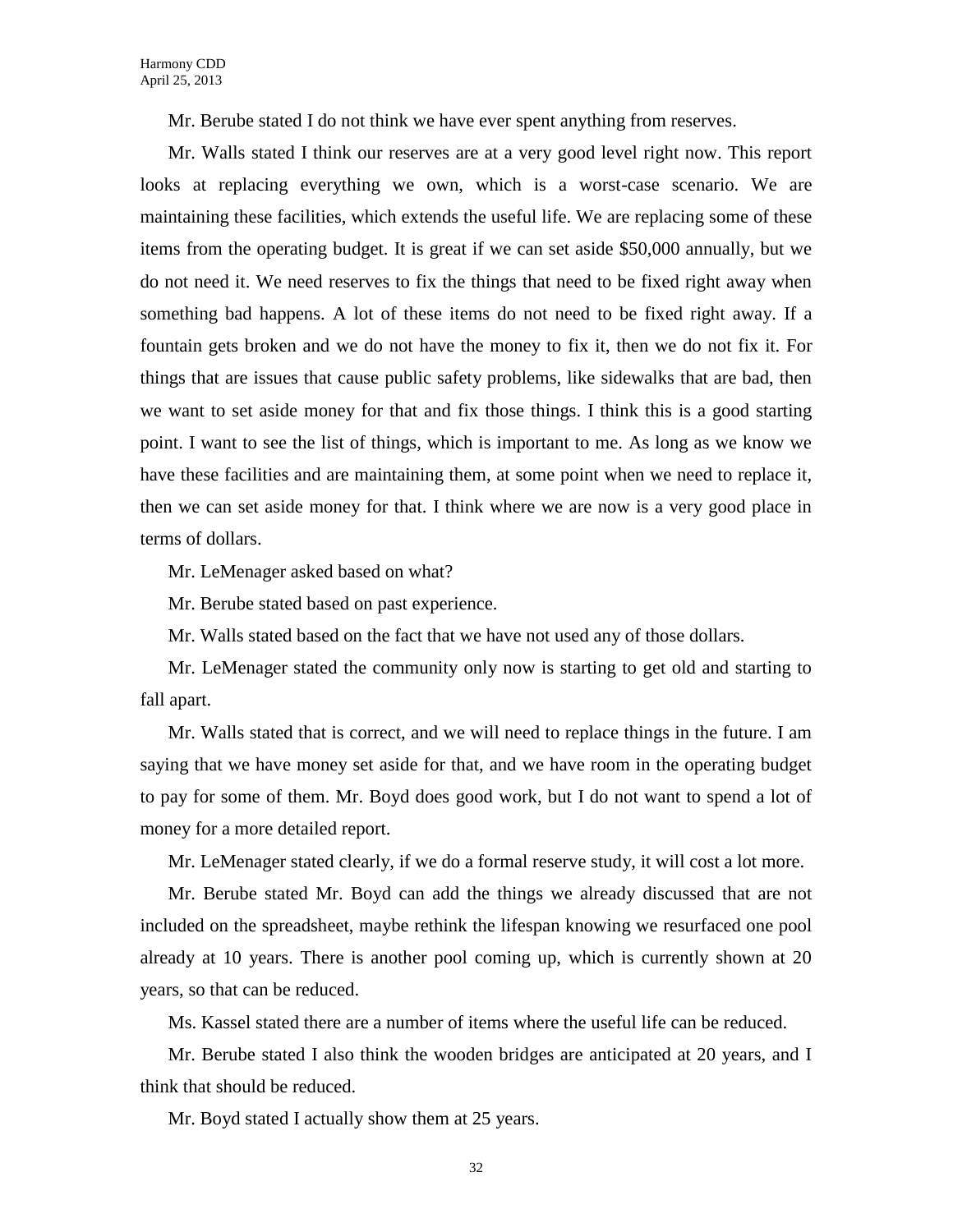Mr. Berube stated we need to reduce that lifespan because they are wood.

Mr. Boyd stated you are maintaining them over time. After a period of time—20 or 25 years—the piles have to be replaced, so we would anticipate replacing the whole bridge at that time.

Ms. Kassel stated but we are looking to replace the dock at 10 years.

Mr. Boyd stated that is due to heavy storm damage over time.

Mr. Berube stated we are always going to have storms.

Ms. Kassel stated we may have that same scenario again.

Mr. Berube stated we are not arguing with Mr. Boyd. I would rather have the bottom number be higher for the worst-case scenario, rather than a best-case estimate so that we do not have a problem in the future. That is my opinion and where I think we all are going. Let us make sure we are adequately prepared. We do not want to have to impose a special assessment.

Mr. Boyd stated I will review it and update it.

Mr. Moyer stated your budget this year will be pretty challenging.

Mr. Berube stated yes, we know.

Ms. Kassel stated instead of budgeting for reserves, we simply used what we did not spend last year and pushed that to reserves.

Mr. LeMenager stated our reserves did not change. The amount we are keeping in reserves is exactly the same as we kept in reserves last year.

Mr. Walls stated there is a healthy level of unassigned fund balance, also.

Ms. Kassel stated it goes into the same fund balance.

Mr. Walls stated it is still a reserve.

Mr. Berube stated we are not going broke.

Mr. LeMenager stated I do not think we are going broke. I think we actually share something in terms of not wanting to go to the voters and ask for increased assessments in case something happens.

Mr. Berube stated no, we do not want to do that. I will remind everyone that I suggested we increase assessments 1% last year, and everyone else objected.

Mr. LeMenager stated I agreed with you.

Mr. Berube stated we are getting very tight where the budget will have an equilibrium where it is a flat line. We need to remember that a 1% increase generates \$40,000 for that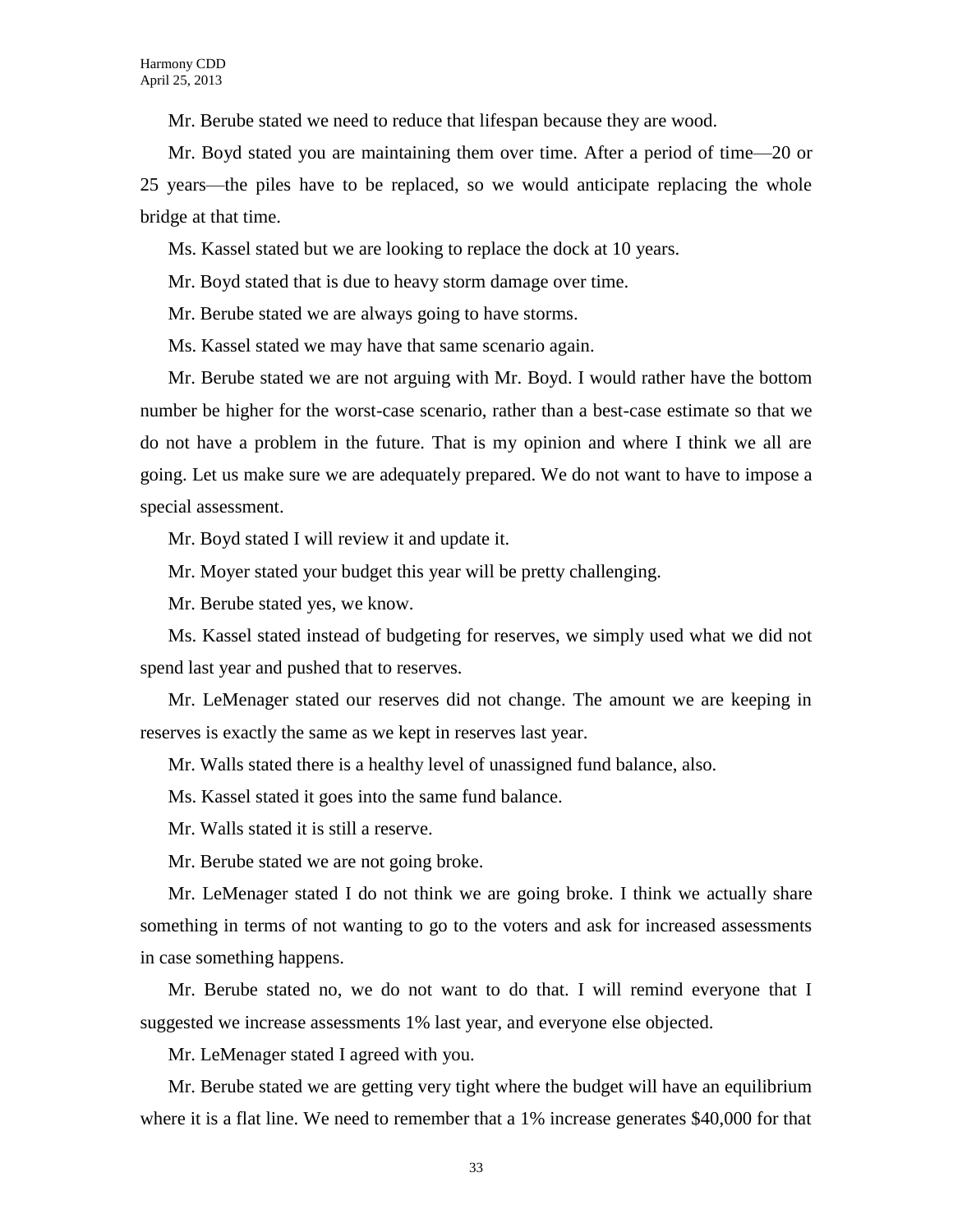budget, at an average cost to the home owners of \$30. It is a pretty good trade considering the level of services that we want to continue. It is something to consider with the upcoming budget cycle. I am not saying we should raise assessments. I am just offering things to be considered. It is good management to be sure you do not have to worry about fixing things and buying things as needed.

#### **ii. Neighborhood G**

Mr. Boyd stated Neighborhood G was completed several years ago. The CDD has been operating and maintaining the stormwater system well, and there are no issues there. I recently discovered that SFWMD does not have on file the paperwork saying that the CDD is maintaining that stormwater system. I completed the paperwork that just needs the Chairman's signature. I will submit that to SFWMD and this will bring their records up to date. This is primarily a housekeeping item

Mr. Moyer asked is this a standard letter?

Mr. Berube stated this involves the ponds and the underground system.

Mr. Boyd stated yes. It lets SFWMD know who is maintaining the system in case they want to make contact with the maintenance entity.

# **NINTH ORDER OF BUSINESS Supervisor Requests**

Mr. Farnsworth stated I spoke with one of the crew members from Davey, and they indicated they are the ones who take care of the fire ants. They have not addressed all of them.

Ms. Kassel stated the ants are on the move with all the rain we have had.

Mr. Farnsworth stated I have checked the area across the street in front of my house. Some of them have been taken care of, but there are three hills that are still pretty active. I just wanted to mention that. My second item is about the dog park area, and I have not been back there today to check. Outside the fence is the trash can that at one time had a ribbon around it. It is off its pegs. The bolts are supposed to hold it down, but someone has picked it up and set it off the pegs.

Mr. Haskett stated we will get it taken care of.

Ms. Kassel asked has there been any vandalism recently?

Mr. Haskett stated not until Mr. Farnsworth mentioned about the trash can.

Mr. Farnsworth stated it does not look like they destroyed anything. They just picked it up and set it off the mounts.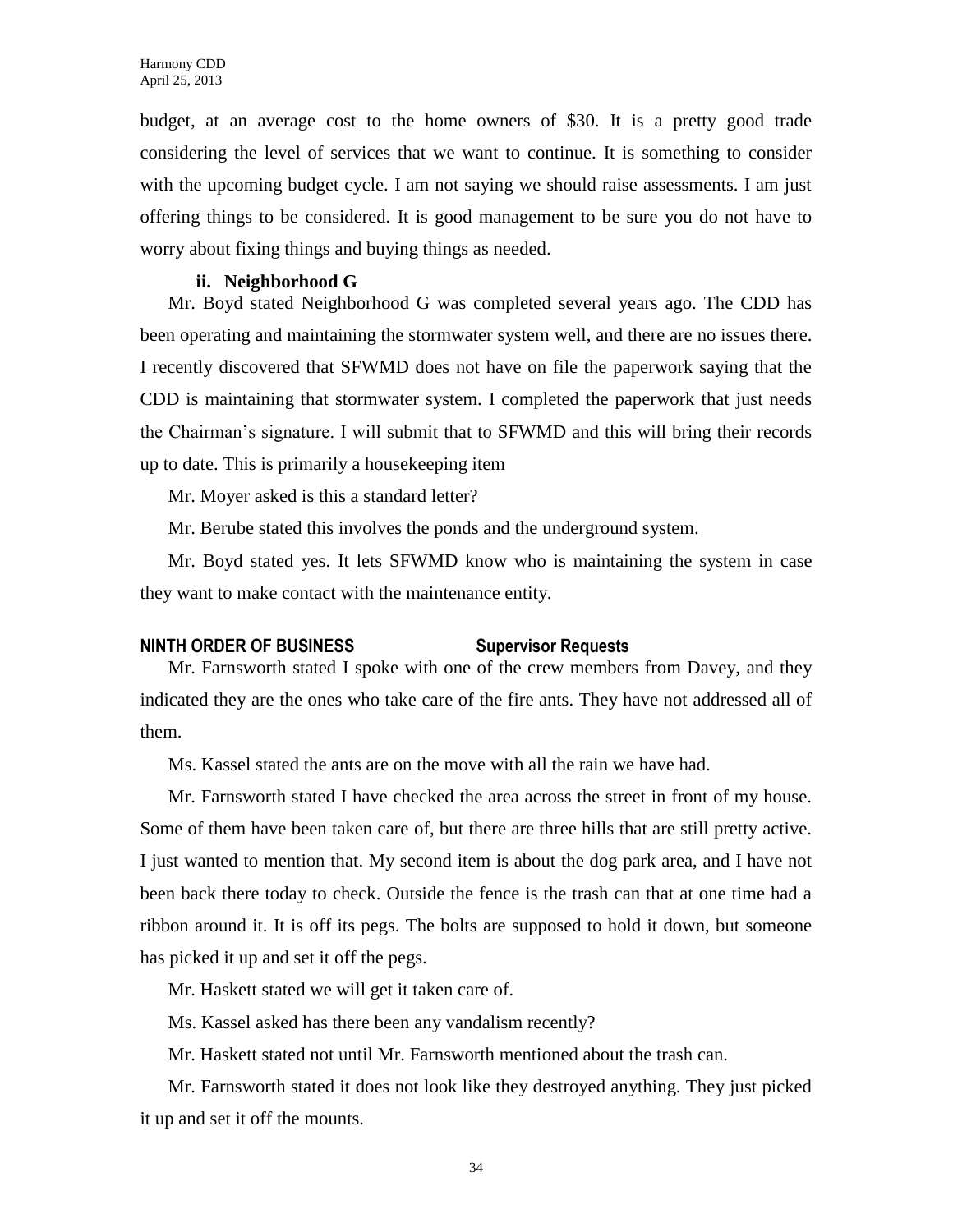Mr. Walls stated when I was at the amphitheater for the Relay for Life, there were some ant beds around the seating area. Mr. Druckenmiller was kind enough to come out and take care of them because we had a lot of people out there with kids getting into them. I appreciate that.

Mr. Berube stated a couple weeks ago, I was at the pool and there was a significant number of people there. The security system went down and locked everyone in. When that gate locks, you cannot get out. I happened to be there and knew who to call. Within 10 minutes or so, the situation was resolved with the assistance of both Mr. Calabro and Mr. Druckenmiller. It is conceivable there could be another situation like that where people are locked in, and it could be a safety consideration. I can imagine if people get locked in there, someone will kick down the gate or some other damage. It would seem to be as simple as shutting down power to that system to get the gate to release. Can we do something with some sort of an emergency override within that enclosure, where you can shut off the power without getting into a locked room and unplugging it? I would make that request for both facilities.

Mr. LeMenager asked if we have a button like that, what is to prevent people from pushing the button to let all their friends in? That defeats the purpose of having the card access system. Mr. Berube was there and knew the people to call. It seems to me the simple solution is to post the names and numbers who to call in an emergency if there is any system failure.

Mr. Berube stated that will also work, as long as someone is here.

Mr. Haskett stated I did research it, and the reason it happened is a default in the program. If the gate is held open for an extended period of time, which it had been, it will fault out, locking people in and keeping people out. The goal is for people to keep the gate closed pursuant to health code and not keep it propped open.

Mr. Berube stated initially when we discussed this, there was going to be an alarm or a bell as part of the system, so when the gate is held open for 30 or 60 seconds, a bell was going to ring or something was going to happen. Up until now, we have not needed that, but we had one instance recently. Has anyone thought about the next step is to prevent someone from holding the gate open?